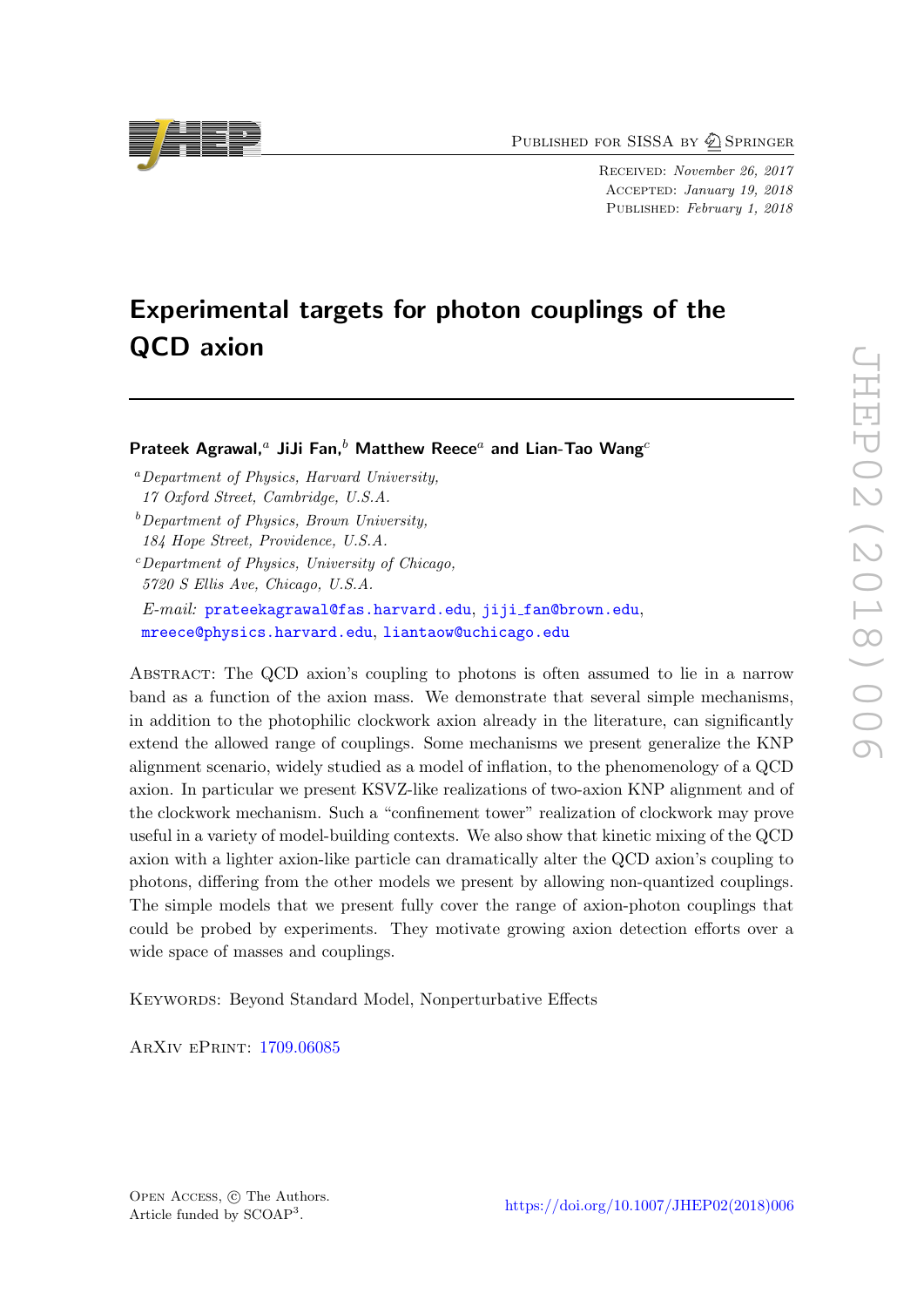# Contents

| 1 Introduction                                                   | $\mathbf{1}$            |
|------------------------------------------------------------------|-------------------------|
| 2 Scenario I: alignment mechanism                                | $\overline{\mathbf{4}}$ |
| A UV completion based on one confining hidden gauge group<br>2.1 | 5                       |
| Landau pole constraint<br>$2.2\phantom{0}$                       | 8                       |
| 3 Scenario II: confinement tower                                 | 8                       |
| 3.1 Axion quality                                                | 10                      |
| 4 Scenario III: kinetic mixing of multiple axions                | 11                      |
| 4.1 Realizing large mixing                                       | 12                      |
| 5 Results and conclusions                                        | 13                      |
| A Mass mixing and non-quantized couplings                        | 15                      |
| B Two-loop RG equations for the model in section 2               | 17                      |
| C Vector-like leptons with large PQ charge                       | 18                      |
| C.1 A chain of vector-like fermions                              | 19                      |
| C.2 Clockwork                                                    | 19                      |
|                                                                  |                         |

# <span id="page-1-0"></span>1 Introduction

The QCD axion is the most appealing simple solution to the strong CP problem [\[1](#page-20-0)[–8\]](#page-20-1) as well as a classic dark matter benchmark  $[9-11]$  $[9-11]$ . Given its very weak coupling to the standard model, searches to discover it have proved to be challenging. Yet experimental efforts have been growing very rapidly recently [\[12](#page-20-4)[–18\]](#page-21-0) with several of them aiming at detecting axion-photon couplings. It is thus important to chart the motivated parameter space for this coupling.

An axion is a periodic field,  $a \approx a + 2\pi F_a$ . This constrains its couplings to gauge fields, as  $\theta$  has period  $2\pi$  in a coupling  $\frac{\theta}{32\pi^2}e^2F_{\mu\nu}\widetilde{F}^{\mu\nu}$ , where the dual gauge field  $\widetilde{F}_{\mu\nu} = \frac{1}{2}$  $\frac{1}{2}\epsilon_{\mu\nu\rho\sigma}F^{\rho\sigma}$ . (Recall that even for a U(1) gauge theory, the  $\theta$  term is physical, as manifested in the Witten effect [\[19\]](#page-21-1).) Compatibility of the axion period and the  $\theta$  angle period requires that when we have a coupling of an axion to gauge fields (abelian or nonabelian) of the form

<span id="page-1-1"></span>
$$
k\frac{\alpha}{8\pi}\frac{a}{F_a}F_{\mu\nu}\widetilde{F}^{\mu\nu},\tag{1.1}
$$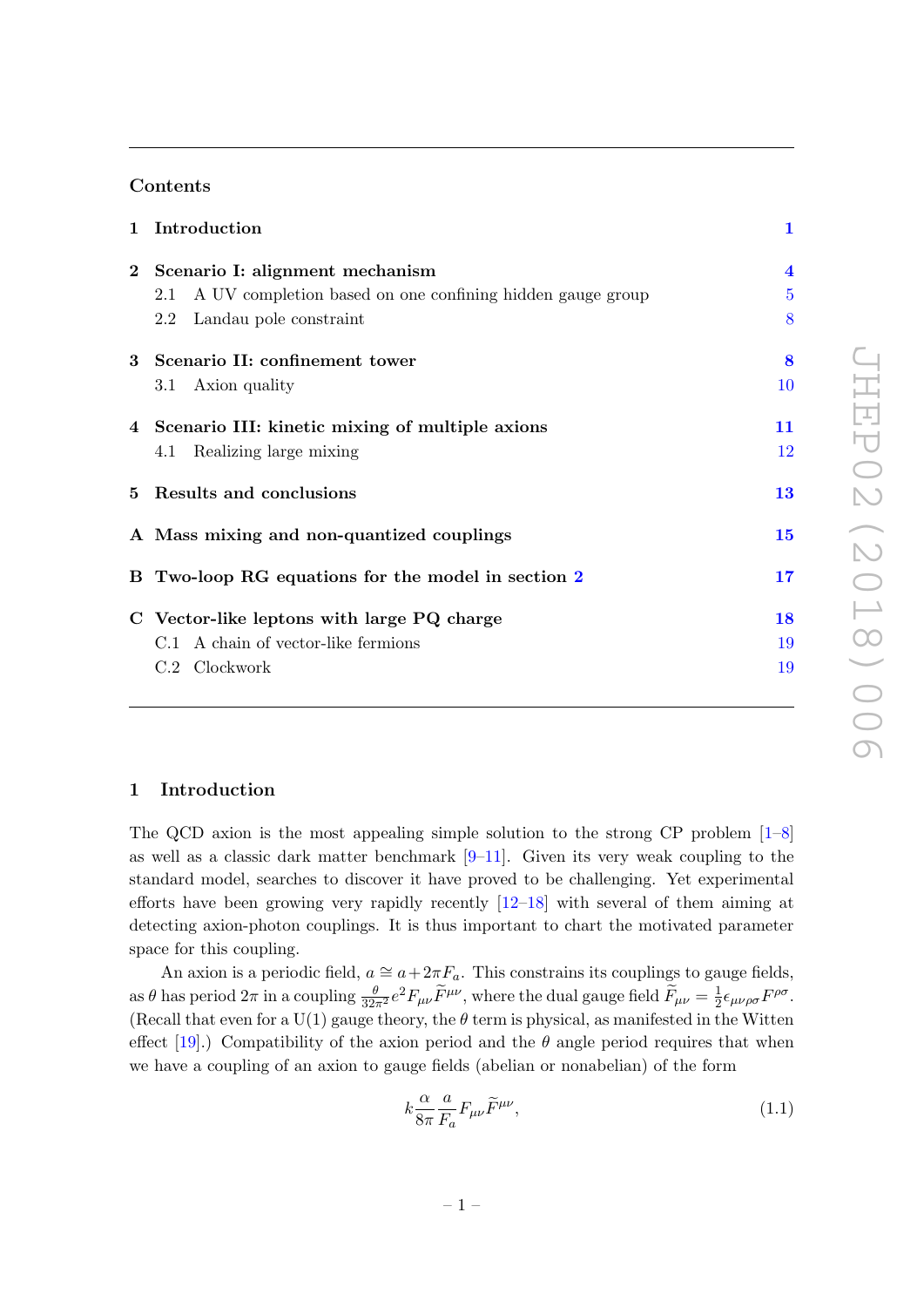with the gauge field canonically normalized,  $\alpha = e^2/(4\pi)$ , and e the coupling to a minimumcharge particle, the prefactor  $k$  must be an integer.<sup>[1](#page-2-0)</sup>

The QCD axion's mass is determined by nonperturbative dynamics resulting from its coupling to gluons,

<span id="page-2-3"></span>
$$
N\frac{\alpha_s}{8\pi} \frac{a}{F_a} G^a_{\mu\nu} \widetilde{G}^{a\mu\nu} = \frac{\alpha_s}{8\pi} \frac{a}{f_a} G^a_{\mu\nu} \widetilde{G}^{a\mu\nu}.
$$
 (1.2)

Here  $N$  is an integer and we have defined the effective decay constant

<span id="page-2-2"></span>
$$
f_a \equiv F_a/N. \tag{1.3}
$$

In this paper our focus will be on the axion-photon coupling,  $-\frac{g_{a\gamma\gamma}}{4}$  $\frac{4\gamma\gamma}{4}aFF$ . This is a sum of two contributions: the IR one from mixing between axion and QCD mesons [\[23–](#page-21-2)[26\]](#page-21-3), with

$$
g_{a\gamma\gamma}^{\rm IR} = -1.92(4)\frac{\alpha_{\rm em}}{2\pi f_a},\tag{1.4}
$$

where  $\alpha_{em}$  is the electromagnetic coupling strength and  $f_a$  is the effective decay constant introduced above. The number (4) indicates the NLO correction [\[27\]](#page-21-4). The UV contribution to the axion-photon coupling is model-dependent. It usually takes the form

$$
g_{a\gamma\gamma}^{\text{UV}} = r \frac{\alpha_{\text{em}}}{2\pi f_a}, \quad \text{with} \quad r = \frac{E}{N}, \tag{1.5}
$$

where  $E$  and  $N$  are the (discrete) electromagnetic and QCD anomaly coefficients of the PQ symmetry respectively. The IR contribution indicates the smallest size of the axionphoton coupling, provided that there is no accidental cancelation between the UV and IR contributions. In models where  $E/N = 2<sup>2</sup>$  $E/N = 2<sup>2</sup>$  $E/N = 2<sup>2</sup>$ , the axion-photon coupling is reduced by a factor of ∼ 20 [\[28\]](#page-21-5). More extreme tuning is possible by considering multiple representations or through a kinetic mixing contribution. Notice that mixing of multiple axions can appear to evade the quantization rule  $(1.1)$ , because the kinetic and mass terms may not be diagonal in a basis where the axion shift symmetries are diagonal. For clarity and pedagogical completeness, we elaborate on the origin of the non-quantized coupling [\(1.4\)](#page-2-2) in appendix [A.](#page-15-0)

The question is then: what is the upper bound of the QCD axion-photon coupling theoretically? Traditionally it is assumed that UV and IR contributions are of the same order and  $g_{a\gamma\gamma} \sim \mathcal{O}(1)\alpha_{\rm em}/(2\pi f_a)$ . A variety of specific models realizing different  $\mathcal{O}(1)$ coefficients have been used to define a standard band that is often plotted [\[29\]](#page-21-6). More thorough recent analyses demonstrate that in the standard KSVZ  $[5, 6]$  $[5, 6]$  $[5, 6]$  and DFSZ  $[7, 8]$  $[7, 8]$  $[7, 8]$ frameworks, it is true that  $g_{a\gamma\gamma} \sim \mathcal{O}(1) \alpha_{em} / (2\pi f_a)$  for most representations of heavy matter charged under the PQ symmetry and the standard model gauge groups [\[30,](#page-21-7) [31\]](#page-21-8). Yet special representations of KSVZ fermions and their combinations or multiple Higgses (9 Higgses)

<span id="page-2-0"></span><sup>&</sup>lt;sup>1</sup>Because we normalize Standard Model charges so that the smallest is  $1/3$  rather than 1, the quantization of the coefficient is in units of 1/9 rather than 1. The periodicity of the theta angle can be altered by integer factors when the gauge group is quotiented by a discrete subgroup [\[20,](#page-21-9) [21\]](#page-21-10), and even in the Standard Model this leads to some ambiguity regarding the proper periodicity of the QED  $\theta$  angle [\[22\]](#page-21-11).

<span id="page-2-1"></span> $2$ This could be realized in specific models, e.g., a KSVZ model with one set of vector-like heavy quarks, which is a color fundamental and electroweak singlet, and one set of vector-like heavy leptons which only carry hypercharge  $1(-1)$ .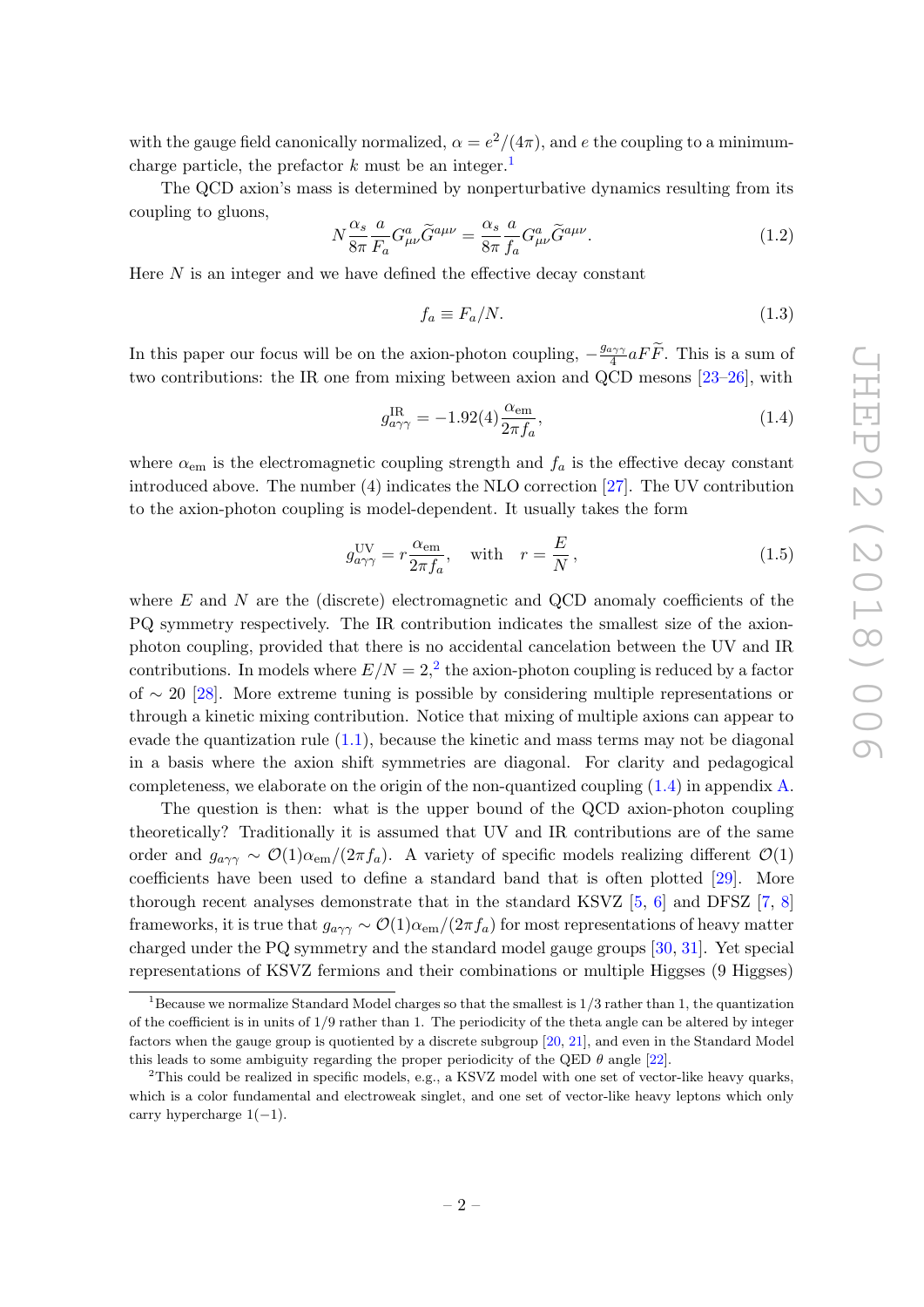with particular PQ charges in the DFSZ model could give rise to larger couplings [\[30,](#page-21-7) [31\]](#page-21-8). In this case, requiring that the Landau poles of the SM gauge couplings are above the Planck scale in the presence of the new matter charged under the SM gauge group, the QCD axion's coupling to photons could be maximally enhanced to 170/3 (KSVZ model) and 524/3 (DFSZ model). Recently it has also been proposed that axion coupling to photons could be enhanced exponentially in a clockwork axion scenario [\[32\]](#page-21-12) (based on the clockwork idea of [\[33,](#page-21-13) [34\]](#page-21-14), which had precursors in [\[35,](#page-22-0) [36\]](#page-22-1)). This clockwork photophilic axion relies on a particular structure of multiple scalars. It serves as a very interesting proof of concept that axion-photon couplings could be enhanced significantly.

In this article, we will showcase several different mechanisms that can achieve a large axion-photon coupling. Our goal is not just to prove that large couplings are possible, since the clockwork photophilic axion model already demonstrates that; rather, we aim to identify qualitatively different UV completions and explain the quantitative degree to which they can enhance the axion-photon coupling. Our main point will be that very simple extensions of familiar models of the QCD axion can lead to a substantial enhancement of  $g_{a\gamma\gamma}$ . The mechanisms include Kim-Nilles-Peloso (KNP) alignment [\[37\]](#page-22-2) of two or more axions and kinetic mixing of multiple axions. We realize the KNP alignment mechanism with hidden confining gauge groups [\[33\]](#page-21-13). Models which iterate KNP alignment with a tower of confining gauge groups provide a useful realization of the clockwork mechanism. Among these mechanisms, the ones based on large PQ charge or alignment predict quantized couplings while kinetic mixing could give rise to non-quantized couplings. Together they motivate a much broader experimental parameter space for the QCD axion.

As a byproduct, we note that the KSVZ-like constructions of KNP alignment and clockwork models that we construct may be more generally useful for phenomenology. For the most part, KNP alignment has been discussed in the context of axions arising from extra-dimensional gauge fields, while clockwork was based on theories of many scalars with highly constrained quartic interactions. An alternative is a KSVZ-like approach to KNP alignment. We present a simple nonsupersymmetric realization of this idea. A similar supersymmetric construction appeared in [\[33\]](#page-21-13), while a prototype of our nonsupersymmetric approach appeared recently in [\[38\]](#page-22-3). The version we present here differs in relying entirely on choices of gauge representations rather than a large number of fermion fields to obtain an enhancement. A rather different realization of clockwork based on a sequence of confining gauge groups also appeared recently in [\[39\]](#page-22-4); we will comment below on the similarities and differences to our approach.

In several mechanisms we present, new matter with standard model hypercharge will accelerate the running of the  $U(1)_Y$  gauge coupling. While the requiring the Landau pole to be above the Planck scale is not necessary, we will follow refs. [\[30,](#page-21-7) [31\]](#page-21-8) to adopt it as a theoretical constraint. We also restrict that all the fields in the model to be have no higher than two-index representations of any non-Abelian gauge group. In part, this is because all of the physics we are interested in can be illustrated in simple models with only adjoint and fundamental representations. A further motivation is that models with light matter only in low-dimensional representations may be more UV completable. In D-brane models, one finds only two-index representations because a string has only two endpoints to attach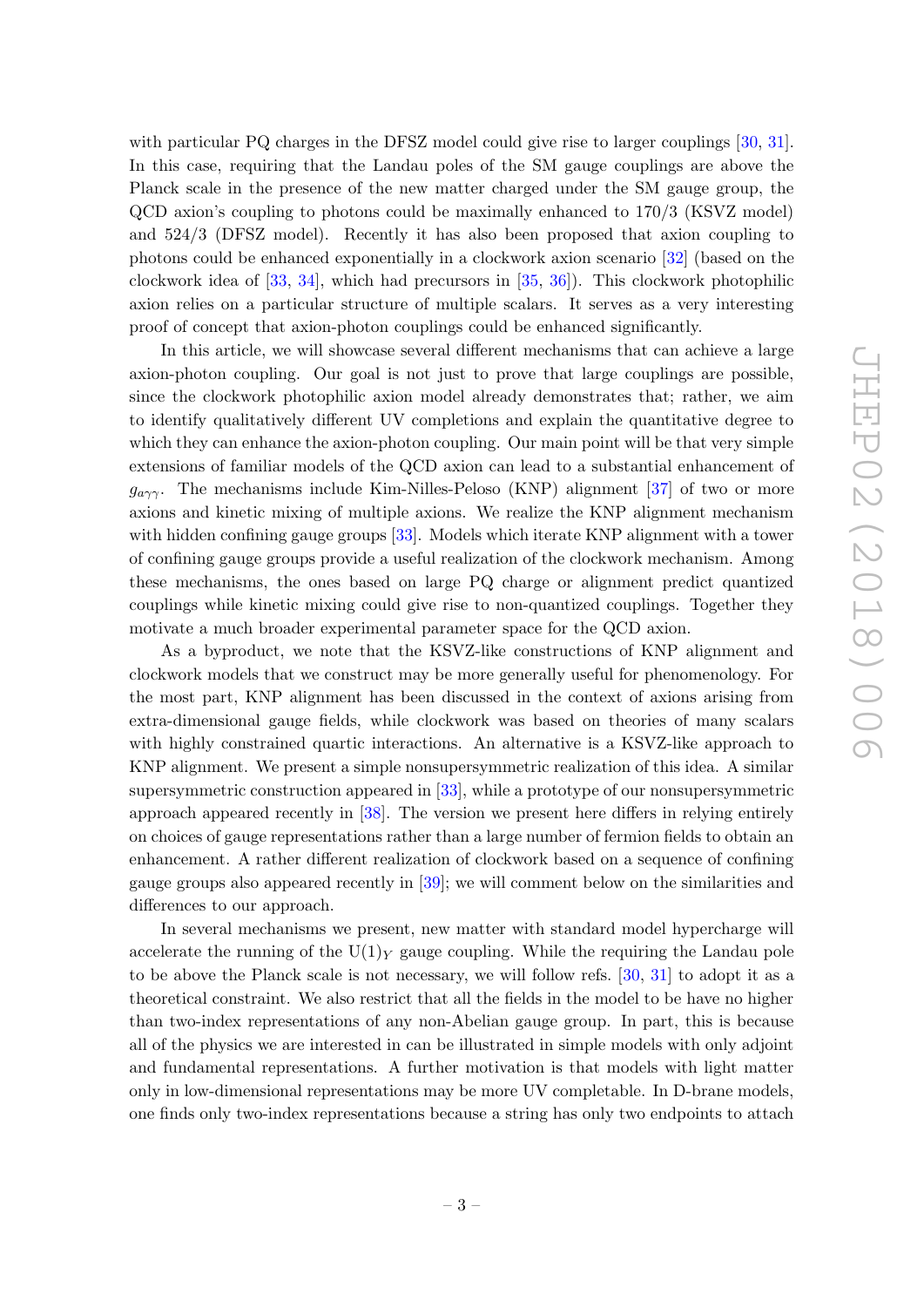to branes. In the heterotic string the story is more complicated, but similar statements are true at low Kac-Moody levels (see e.g. section 17.1 of  $[40]$ ). In short, we expect that by avoiding large charge assignments we obtain easier compatibility with quantum gravity.

We do not consider in detail using large hypercharges (or equivalently a large number of fields with hypercharge) to boost the axion-photon coupling. In addition to being exotic without any dynamical reason, large hypercharges are also subject to the Landau pole constraint. Requiring the Landau pole of U(1)<sub>Y</sub> to be above the Planck scale  $\sim 10^{18} \text{ GeV}$ limits the hypercharge of the heavy matter to be  $\leq 6$ , which leads to an enhancement  $\lesssim$  100.<sup>[3](#page-4-1)</sup> A closely related possible method that may enhance the axion-photon coupling is to use large PQ charges. We will discuss it in appendix [C](#page-18-0) and demonstrate that due to constraint on the heavy fermions' mass, the enhancement is also limited to be below 32.

The same mechanisms that can be used to enlarge the QCD axion's coupling to photons could be used to enlarge the couplings to dark photons, which can help to make a wider range of QCD axion decay constants phenomenologically viable by altering the early universe cosmology [\[38\]](#page-22-3). More generally, the idea of alignment (through charges as in KNP or through kinetic mixing) has played a major role in recent models of inflation, but a relatively limited role in other particle physics phenomenology (though see [\[41,](#page-22-6) [42\]](#page-22-7)). By illustrating simple renormalizable UV completions of alignment models, based on the same ideas as the original KSVZ axion model, we hope to spread these useful model-building tools to a wider phenomenological community.

### <span id="page-4-0"></span>2 Scenario I: alignment mechanism

The KNP alignment mechanism has been proposed and studied extensively in the natural inflation context [\[36,](#page-22-1) [37,](#page-22-2) [43](#page-22-8)[–47\]](#page-22-9). In this section, we describe a KSVZ completion of the KNP alignment.

Let us first briefly review KNP alignment. In this scenario, we need at least two axion fields  $a(x)$  and  $b(x)$ , both coupling to the gluons of a hidden gauge group  $SU(M)<sub>h</sub>$  and QCD gluons. The basic mechanism could be described by the Lagrangian

$$
\mathcal{L} = -\frac{1}{4} \left( H_{\mu\nu} H^{\mu\nu} + G_{\mu\nu} G^{\mu\nu} + F_{\mu\nu} F^{\mu\nu} \right) \n+ \frac{\alpha_h}{8\pi F_0} (a + M^{\alpha} b) H_{\mu\nu} \tilde{H}^{\mu\nu} + \frac{\alpha_s}{8\pi F_0} b G_{\mu\nu} \tilde{G}^{\mu\nu} + \frac{\alpha_{em}}{8\pi F_0} M^{\beta} a F_{\mu\nu} \tilde{F}^{\mu\nu},
$$
\n(2.1)

where H is the field strength of  $SU(M)_h$ . The powers of M in the anomaly coefficients,  $\alpha, \beta \geq 1$ , are some non-negative integer powers depending on the particle content of the model. Note that this Lagrangian is just illustrative. We have assumed that  $a$  and  $b$ have the same period  $F_0$  for simplicity. We highlight the M dependence and ignore  $\mathcal{O}(1)$ numbers that could arise in a full model.

<span id="page-4-1"></span><sup>&</sup>lt;sup>3</sup>The estimated number is obtained assuming a KSVZ model with one pair of vector-like quarks (without charge) and one pair of vector-like leptons which is only charged under  $U(1)_Y$ . This upper bound holds as long as the fermion mass is below  $10^{17}$  GeV.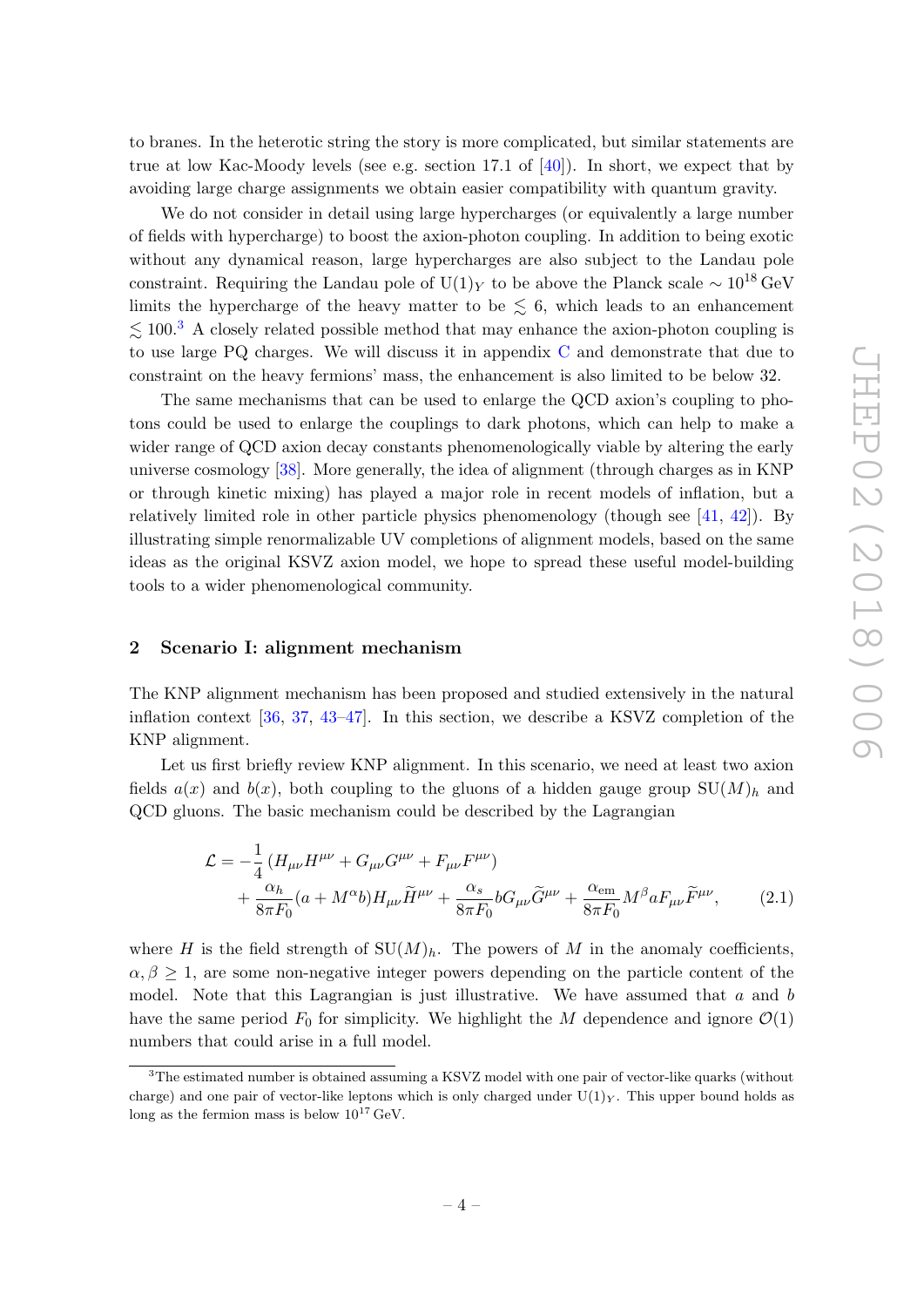|                              | $SU(M)_h$ | $\mathrm{SU}(3)_C$ | $U(1)_Y$ | $U(1)_{PQ;1}$ | $U(1)_{PQ;2}$ |
|------------------------------|-----------|--------------------|----------|---------------|---------------|
| $\phi_1$                     | 1         |                    | $\theta$ | $-1$          |               |
| $Q_{1a}(\widetilde{Q}_{1a})$ | Adj       |                    | $1(-1)$  | 1(0)          | 0(0)          |
| $Q_{1b}(\widetilde{Q}_{1b})$ |           | $3\ (3)$           | $\theta$ | 1(0)          | 0(0)          |
| $Q_{1c}(\widetilde{Q}_{1c})$ | M(M)      |                    | $\theta$ | 1(0)          | 0(0)          |
| $\phi_2$                     | 1         |                    | $\theta$ | 0             | $-1$          |
| $Q_{2a}(\widetilde{Q}_{2a})$ | Adj       |                    | $\theta$ | $\theta$      | 1(0)          |
| $Q_{2b}(Q_{2b})$             |           | $3\ (3)$           |          |               | 1(0)          |

<span id="page-5-2"></span>Table 1. Particle content of a bi-axion alignment model.

The heavy hidden gauge group confines at a scale  $\Lambda_H \gg \Lambda_{\text{QCD}}$  and leads to a heavy axion, which is a linear combination of  $a$  and  $b$  (mostly  $b$ ). Effectively we can set

$$
a + M^{\alpha}b = 0 \Rightarrow b = -M^{-\alpha}a \tag{2.2}
$$

to integrate out the heavy axion. In the low energy effective theory, we find the couplings of the light axion a to be,

$$
-\frac{\alpha_s}{8\pi F_0}M^{-\alpha}aG\widetilde{G} + \frac{\alpha_{\rm em}}{8\pi F_0}M^{\beta}aF\widetilde{F}.
$$
 (2.3)

The first term suggests that the effective decay constant in this case is  $f_a = M^{\alpha}F_0$ , which could be significantly larger than the period  $F_0$  in the UV theory.<sup>[4](#page-5-1)</sup> Then the QCD axion coupling to the photons is then enhanced by  $M^{\alpha+\beta}$ :

$$
r \equiv g_{a\gamma\gamma}^{\rm UV} \left(\frac{\alpha_{\rm em}}{8\pi f_a}\right)^{-1} = M^{\alpha+\beta}.
$$
 (2.4)

Below we will show a simple KSVZ type model with  $\alpha = 1$  and  $\beta = 2$  such that the enhancement scales as  $M^3$ .

## <span id="page-5-0"></span>2.1 A UV completion based on one confining hidden gauge group

The particle content is shown in table [1.](#page-5-2) The model is a variant of the KSVZ model.  $\phi_1, \phi_2$ are two independent PQ fields associated with two  $U(1)_{PQ}$ 's which we will assume break at the same scale  $F_0$  for simplicity. Below  $F_0$ , there are two axion fields  $a_1$  and  $a_2$ , which are the angular degrees of freedom of  $\phi_1$  and  $\phi_2$  respectively. We take the PQ charges of both  $\phi_1$  and  $\phi_2$  to be -1. In addition, we have several sets of vector-like fermions. Q and Q form a vector-like pair. All the fermions with a subscript 1,  $Q_1$ 's, couple to  $\phi_1$  while  $Q_2$ 's couple to  $\phi_2$ , as implied by the PQ charge assignments:  $y_1\phi_1Q_1\ddot{Q}_1 + y_2\phi_2Q_2\ddot{Q}_2$ . We also assume all the heavy fermions are weak singlets. The key feature of this model is that  $\phi_1$  and  $\phi_2$  couple to fermions with the same representations of  $SU(M)_h$  and  $SU(3)_c$  to

<span id="page-5-1"></span><sup>&</sup>lt;sup>4</sup>In fact, because the light effective axion winds around the  $(a, b)$  space, its period is also  $f_a$  in the IR theory. We will treat these subtleties more carefully in the detailed example below.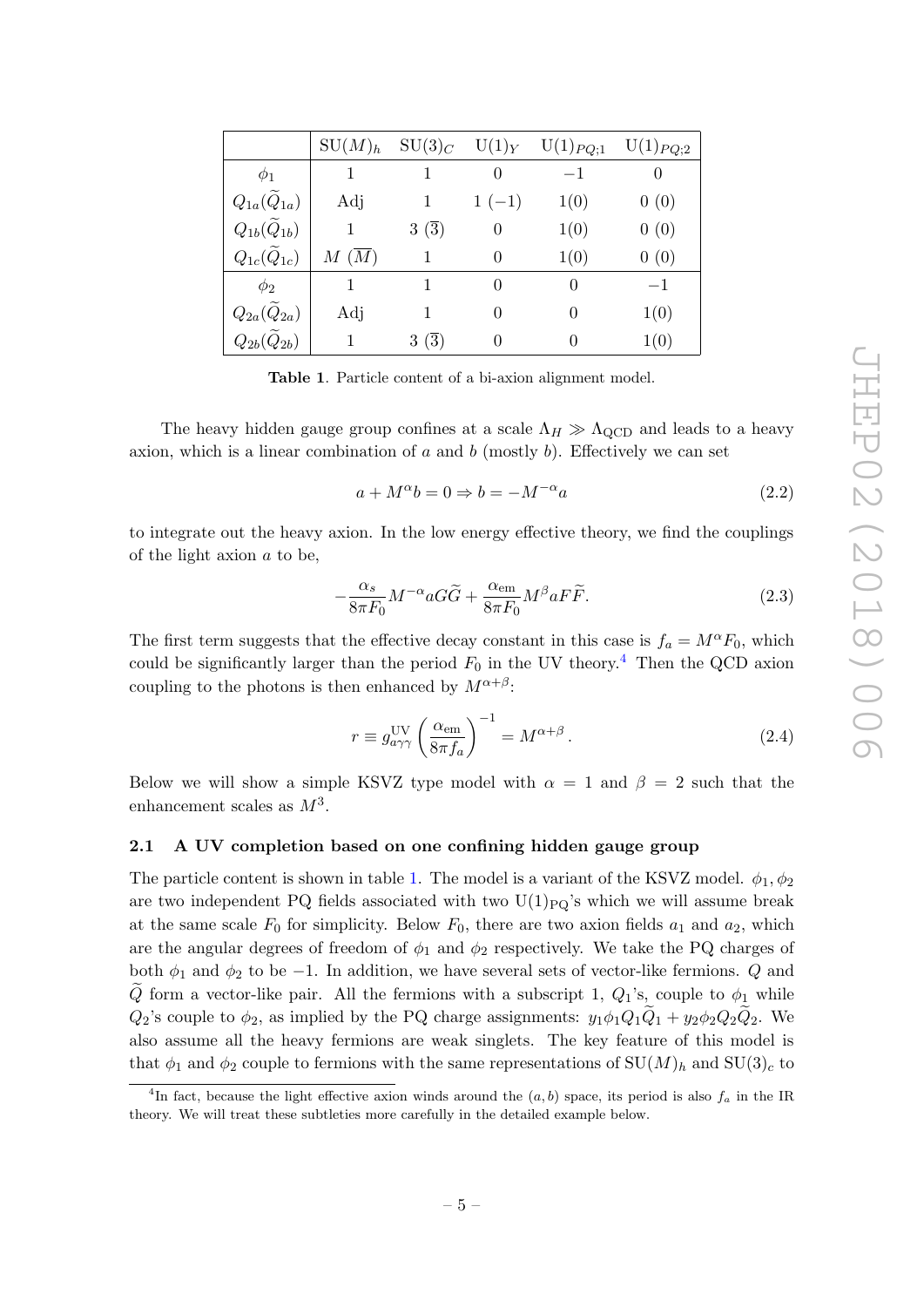guarantee the alignment of the heavy axion and QCD axion, except for one set of fermion  $(Q_{1c}$  in the specific example), which only couples to one of the PQ fields.

For convenience, because we will make use of it extensively below, we quote here the axion-gauge field coupling generated by integrating out massive fermions. A mass term  $m(\phi)QQ$ , with m a general function of PQ-charged scalars and Q,  $\tilde{Q}$  in the **R**,  $\overline{R}$ representations of the gauge group, produces a coupling

<span id="page-6-0"></span>
$$
\Delta \mathcal{L} = 2\mu(\mathbf{R}) \frac{g^2}{32\pi^2} \arg(m) F^a_{\mu\nu} \widetilde{F}^{a\mu\nu},
$$
\n(2.5)

where  $\mu(\mathbf{R})$  is the Dynkin index of the representation. For a U(1) gauge theory,  $\mu(\mathbf{R})$  is simply  $q^2$  with q the quantized charge. Applying this general formula to our model, we have the axion couplings as

$$
\frac{\alpha_h}{8\pi F_0} \left[ 2\mu_h(Q_{1a})(a_1 + a_2) + 2\mu_h(Q_{1c})a_1 \right] H \tilde{H} + \frac{\alpha_s}{8\pi F_0} \left[ 2\mu_c(Q_{1b})(a_1 + a_2) \right] G \tilde{G} \n+ \frac{\alpha_{em}}{4\pi F_0} D_h(Q_{1a})a_1 F \tilde{F} \n= \frac{\alpha_h}{8\pi F_0} \left[ 2M(a_1 + a_2) + a_1 \right] H \tilde{H} + \frac{\alpha_s}{8\pi F_0} \left( a_1 + a_2 \right) G \tilde{G} + \frac{\alpha_{em}}{4\pi F_0} (M^2 - 1) a_1 F \tilde{F}, \quad (2.6)
$$

where in the first two lines,  $\mu$ 's (D) are the Dynkin indices (dimension) of the corresponding Q's in the brackets.

To map this to the earlier more schematic discussion, note that  $a_1 + a_2$  plays the role of b and  $a_1$  plays the role of a above. After integrating out the heavy combination  $(2M + 1)a_1 + 2Ma_2$ , the QCD axion a is the light linear combination

$$
a = \frac{F_0}{F_a} \left[ 2Ma_1 - (2M + 1)a_2 \right], \quad \text{where} \tag{2.7}
$$

$$
F_a = \sqrt{8M^2 + 4M + 1}F_0
$$
\n(2.8)

sets the period of the light field,  $a \approx a + 2\pi F_a$ . In the large M limit, the QCD axion is approximately  $a_1 - a_2$ . Its period  $F_a$  is larger than  $F_0$  because the light field winds multiple times around the two-axion space; see e.g. figure 1 of ref. [\[36\]](#page-22-1) for an illustration. The coupling to QCD determines the effective decay constant  $f_a$  of the light field; in this case we find  $f_a = F_a$ , i.e. the number N in equation [\(1.2\)](#page-2-3) is 1. The QCD axion coupling to photons is enhanced by

$$
r = 4M(M^2 - 1),
$$
\n(2.9)

which could be of order 100–1000 for moderately large  $M$  (3 <  $M$  < 10).

A few comments on model building are in order:

• In general, from the first line of eq.  $(2.6)$ ,

$$
r = \frac{D_h(Q_{1a})\mu_h(Q_{1a})}{\mu_c(Q_{1b})\mu_h(Q_{1c})}.
$$
\n(2.10)

To maximize r,  $Q_{1b}$  and  $Q_{1c}$  should be in the fundamental representations of  $SU(3)_c$ and  $SU(M)_h$  respectively, with the smallest possible Dynkin index  $\mu = \frac{1}{2}$  $\frac{1}{2}$ . D and  $\mu$  of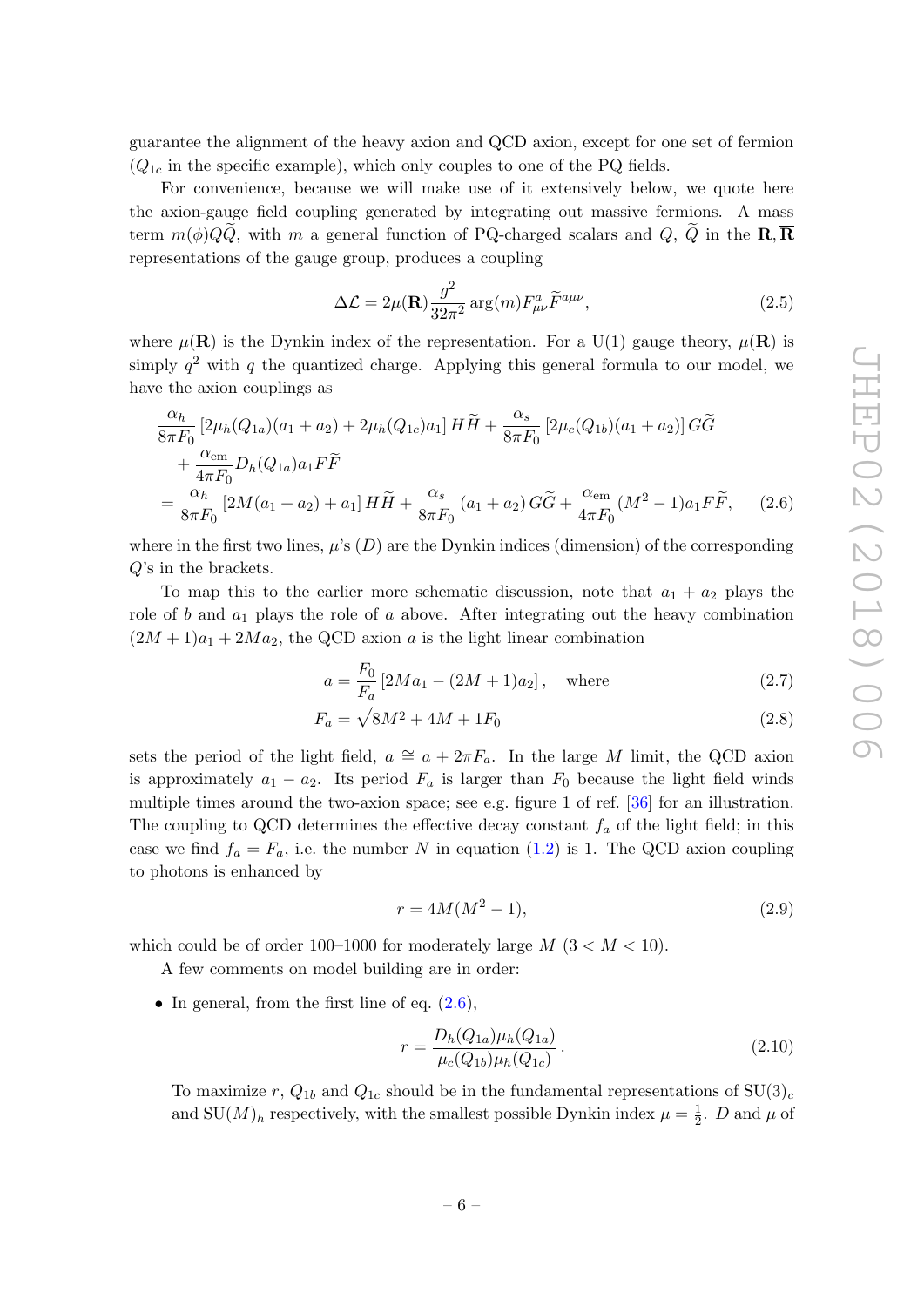the symmetric k-index representation of  $\text{SU}(M)$  are  $\binom{M+k-1}{k}$  and  $\frac{1}{2} \binom{M+k}{k-1}$  respectively with the positive integer  $k \geq 1$ . Thus

$$
r = 2\binom{M+k-1}{k}\binom{M+k}{k-1}, \quad k = 1, 2, 3, \cdots \tag{2.11}
$$

If  $Q_{1a}$  and  $Q_{2a}$  both transform in the fundamental representation of SU $(M)_h$ ,  $r \sim M$ . If we ignore the constraint on the rank of the representation of the fermions, higher representations lead to higher power of enhancement in axion-photon coupling. Yet high dimensional representations are also more severely constrained by the Planckian Landau pole requirement and pose more challenges to be UV completed in string theory.

• We don't consider models with KSVZ fermions transforming under both  $SU(M)_h$  and  $SU(3)<sub>c</sub>$ . Let's take a look at a simple model containing such fermions. Consider a vector-like fermion pair  $Q_1(Q_1)$ , charged under both  $SU(M)_h$  and  $SU(3)_c$ , coupling to the heavy axion  $a_1$ . To realize the alignment mechanism, we need another vector-like fermion pair  $Q_2$  ( $Q_2$ ), transforming under  $SU(M)_h$  and coupling to the second axion  $a_2$ , which is mostly the QCD axion. These fermions will generate axion couplings to the hidden and QCD gluons as

$$
\left[\mu_h(Q_1)D_c(Q_1)a_1+\mu_h(Q_2)D_c(Q_2)a_2\right]HH+\mu_c(Q_1)D_h(Q_1)a_1GG,
$$

where we only write down the group theoretical factors explicitly. Again we assume these fermions are weak singlets for simplicity. Integrating out the heavy fermions and the heavy axion  $a_1$ , we have the QCD axion-gluon coupling as

$$
\frac{\mu_c(Q_1)D_h(Q_1)\mu_h(Q_2)D_c(Q_2)}{\mu_h(Q_1)D_c(Q_1)}a_2G\tilde{G} \sim \frac{M}{3}\mu_h(Q_2)D_c(Q_2)a_2G\tilde{G}.
$$
 (2.12)

Compared to eq. [\(2.6\)](#page-6-0), this model does not lead to a parametric enhancement of  $f_a$ relative to the fundamental period  $F_0$  in the UV, as we want.

• In general, we do not require the heavy fermions to decay. They could be (meta)stable and phenomenologically viable as long as the inflation scale is below the confinement scale of the hidden gauge group. In the specific model,  $Q_{1a}$  could decay through highdimensional operator  $\frac{\tilde{Q}_{1a}\tilde{Q}_{1c}Q_{1c}^{\dagger}e^{c}\phi_{1}^{3}}{M_{\text{pl}}^{5}}$  with  $e^{c}$  the right-handed lepton in the standard model, which respects the PQ symmetries. Provided  $Q_{1c}$  is lighter than  $Q_{1a}$  and  $m_{Q_{1a}} \gtrsim 10^{15} \text{ GeV}$ , the lifetime of  $Q_{1a}$  is shorter than  $\sim 10^{-2}$  s, so that  $Q_{1a}$  decays before BBN. The other fermions are stable on the cosmological scale. Yet the model could be modified slightly to make the rest of the fermions decay as well. For instance, changing the U(1)<sub>Y</sub> assignments of  $Q_{1b}$  and  $Q_{2b}$  to  $-1/3$  or 2/3 allow dimension-four operators that mix these heavy quarks with the standard model quarks and induce them to decay. These changes won't affect the axion-photon coupling enhancement significantly.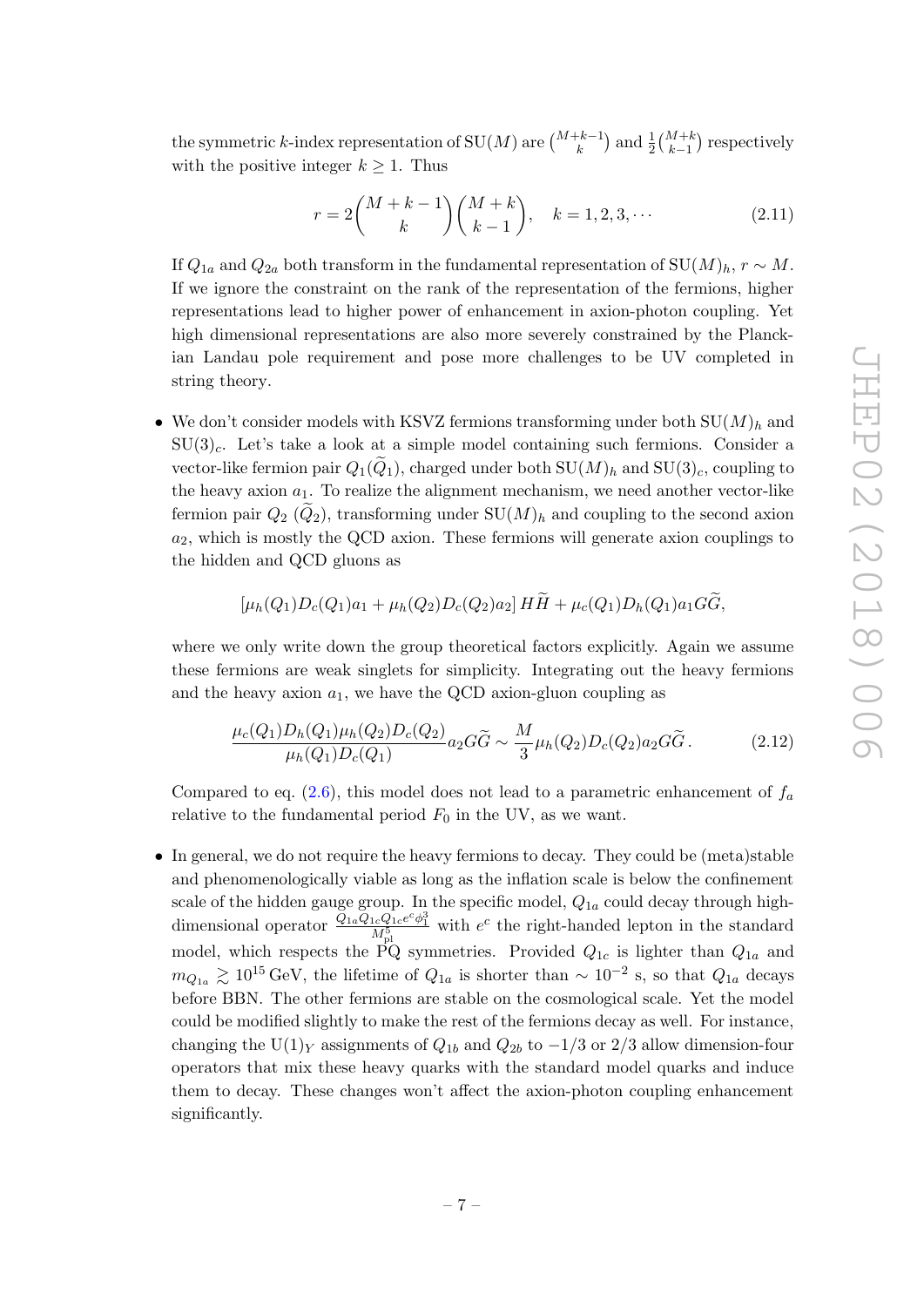| М               | $m_Q$ (GeV)          | $f_a$ (GeV)          | $r = 4M(M^2 - 1)$ |
|-----------------|----------------------|----------------------|-------------------|
| 3               | $1.3 \times 10^4$    | $6.0 \times 10^5$    | 96                |
| $\overline{4}$  | $5.5 \times 10^{10}$ | $3.3 \times 10^{12}$ | 240               |
| $\overline{5}$  | $3.6 \times 10^{13}$ | $2.7 \times 10^{15}$ | 480               |
| $6\phantom{.}6$ | $1.0 \times 10^{15}$ | $9.1 \times 10^{16}$ | 840               |
| $\overline{7}$  | $7.3 \times 10^{15}$ | $7.5 \times 10^{17}$ | 1344              |
| 8               | $2.6 \times 10^{16}$ | $3.0 \times 10^{18}$ | 2016              |
| 9               | $5.9 \times 10^{16}$ | $7.7 \times 10^{18}$ | 2880              |
| 10              | $1.0 \times 10^{17}$ | $1.5 \times 10^{19}$ | 3960              |

<span id="page-8-2"></span>**Table 2.** For a given choice of M for an  $SU(M)_h$  gauge group, the smallest  $m_Q$  and corresponding decay constant  $f_a$  for which we do not hit a Landau pole below  $10^{18} \text{ GeV}$ , and the corresponding enhancement factor  $r$  of the axion-photon coupling. We assume all the heavy KSVZ fermions have the same mass  $m_Q = yF_0$  where we have chosen  $y = 0.2$  as a reference value.

- The domain wall number is 1 in our model because  $f_a = F_a$ . Thus the model does not have a potential domain wall problem. In general, the domain wall problem could be solved by introducing a small explicit soft breaking of PQ symmetry that doesn't spoil the axion quality [\[48\]](#page-22-10).
- Although gauge coupling unification is a nice and desirable feature in general, we will not use it a necessary requirement to restrict the representations and heavy fermion masses in our discussions.

#### <span id="page-8-0"></span>2.2 Landau pole constraint

The additional KSVZ vector-like fermions modify the RG running of the SM gauge couplings. In the model in the previous section, all non-Abelian gauge groups are asymptotically free. Yet the charged fermions will accelerate the running of  $U(1)_Y$  towards large values and lower its Landau pole. We solve the two-loop RG equations numerically to compute the running of the gauge couplings. The two-loop RG equations could be found in appendix  $B$ . For simplicity we will assume that all the  $Q$ 's have the same mass and set the hidden gauge coupling to be 1 at the scale of  $m_Q$ . If we demand the Landau poles of  $U(1)_Y$  to be above the Planck scale  $(\geq 10^{18} \text{ GeV})$ , the minimum allowed vectorlike fermion mass as a function of the degree of the hidden gauge group,  $M$ , is shown in table [2.](#page-8-2) Notice that  $m_Q = yF_0$  which is below the effective decay constant  $f_a$ .

### <span id="page-8-1"></span>3 Scenario II: confinement tower

Now let's extend the bi-axion alignment model to a multi-axion alignment model. We will demonstrate that just as we use KSVZ to UV complete the KNP alignment, we could apply KSVZ to build up a clockwork, which offers a simple way to realize the clockwork structure [\[33\]](#page-21-13).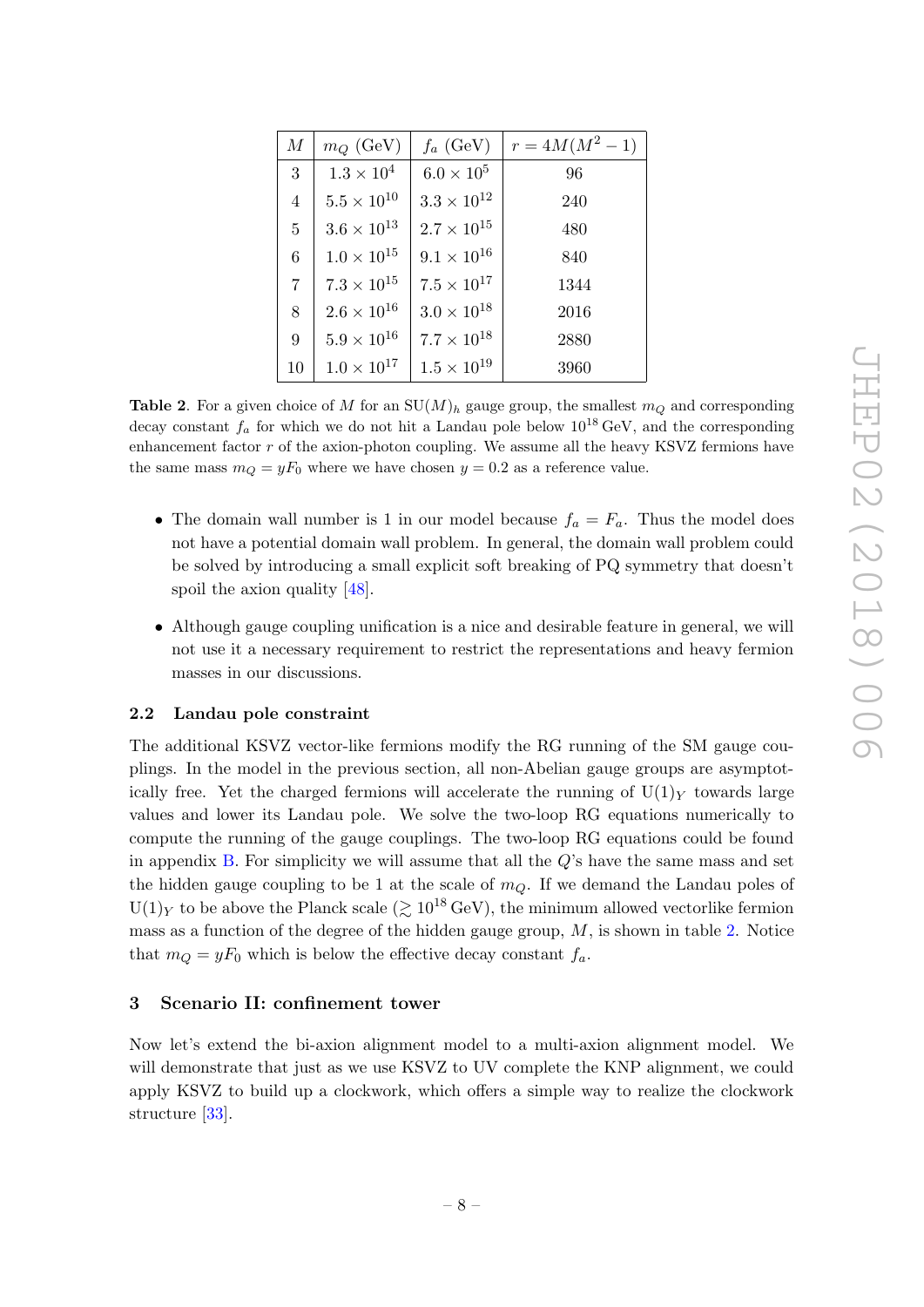Consider  $n-1$  hidden gauge groups  $(SU(M)_h)^{n-1}$  confining at scales  $\Lambda_1, \Lambda_2, \cdots$ ,  $\Lambda_{n-1} \gg \Lambda_{\text{QCD}}$ . There are n PQ fields  $\phi_i, i = 1, 2, \cdots, n$ , breaking at a common high energy scale  $F_0 > \Lambda$  (we choose a common  $F_0$  for simplicity), resulting in n axion fields  $a_i$ 's. The Lagrangian can be schematically written as

$$
\mathcal{L} = \frac{1}{8\pi F_0} \left[ \left( \sum_{i=1}^{n-1} \left( Ma_i + a_{i+1} \right) \alpha_i H_i \widetilde{H}_i \right) + a_1 \alpha_s G \widetilde{G} + a_n \alpha_{\text{em}} F \widetilde{F} \right],\tag{3.1}
$$

where  $H_i$  is the field strength of the *i*th  $SU(M)_h$ . The potential for the axions is

$$
V = \Lambda_{\text{QCD}}^4 \cos\left(\frac{a_1}{F_0}\right) + \sum_{i=1}^{n-1} \Lambda_i^4 \cos\left(\frac{Ma_i + a_{i+1}}{F_0}\right). \tag{3.2}
$$

Integrating out the heavy axions  $a_1, a_2, \dots, a_{n-1}$  could be done by setting the arguments  $Ma_i + a_{i+1} = 0, i = 1, \ldots n-1$ . Again in a concrete model, there could be order-one coefficients in front of the axion fields. This leads to

$$
a_1 \approx \frac{a_n}{M^{n-1}},\tag{3.3}
$$

where we ignore  $(-1)^{n-1}$ . Then the effective Lagrangian of the lightest axion  $a_n$ , which is identified as the QCD axion, to be

$$
\mathcal{L} = \frac{a_n}{8\pi M^{n-1} F_0} \left[ \alpha_s G \tilde{G} + M^{n-1} \alpha_{\rm em} F \tilde{F} \right]. \tag{3.4}
$$

Thus the effective decay constant is  $f_a = M^{n-1}F_0$ . The coefficient of the axion-photon coupling is enhanced by  $r = M^{n-1}$ , which could be arbitrarily large in principle.

This mechanism could be realized in a KSVZ model easily as well. The particle content of one particular model is shown in table [3.](#page-10-1) In this model,

$$
r = (2M)^{n-1}.
$$
\n(3.5)

For  $M = 3$ ,  $n = 5$  gives  $r = 1296$  and  $n = 9$  gives  $r = 1.6 \times 10^6$ . There is no Landau pole issue in this model since only one set of vector-like fermions is charged under  $U(1)<sub>Y</sub>$ . The vector-like fermions and the radial modes of the PQ fields have masses of order  $F_0$ . The heavy axions have masses of order  $\Lambda^2/F_0$ . Depending on M and n, these particles could be relatively light and may be even close to the TeV scale to be probed directly at the LHC or future colliders. We will leave this model-dependent phenomenology for future work.

The low energy spectrum of axions in our model is very similar to that of the clockwork based on many scalars with a particular type of quartic interaction in ref. [\[32\]](#page-21-12). One explicit way to see the similarity is that the mass matrices for the axions in both models take the same tridiagonal form. Yet in our model, the clockwork is based on confining gauge groups and fermions with small representations. This might be more easily realized in the UV than a set of scalars with  $1/3^n$  charge assignments.

The "confinement tower" construction we present here is very similar to a model presented in section III of [\[33\]](#page-21-13), which differs in representation choice and in being supersymmetric. Our scenario also bears some similarity to models recently proposed in ref. [\[39\]](#page-22-4),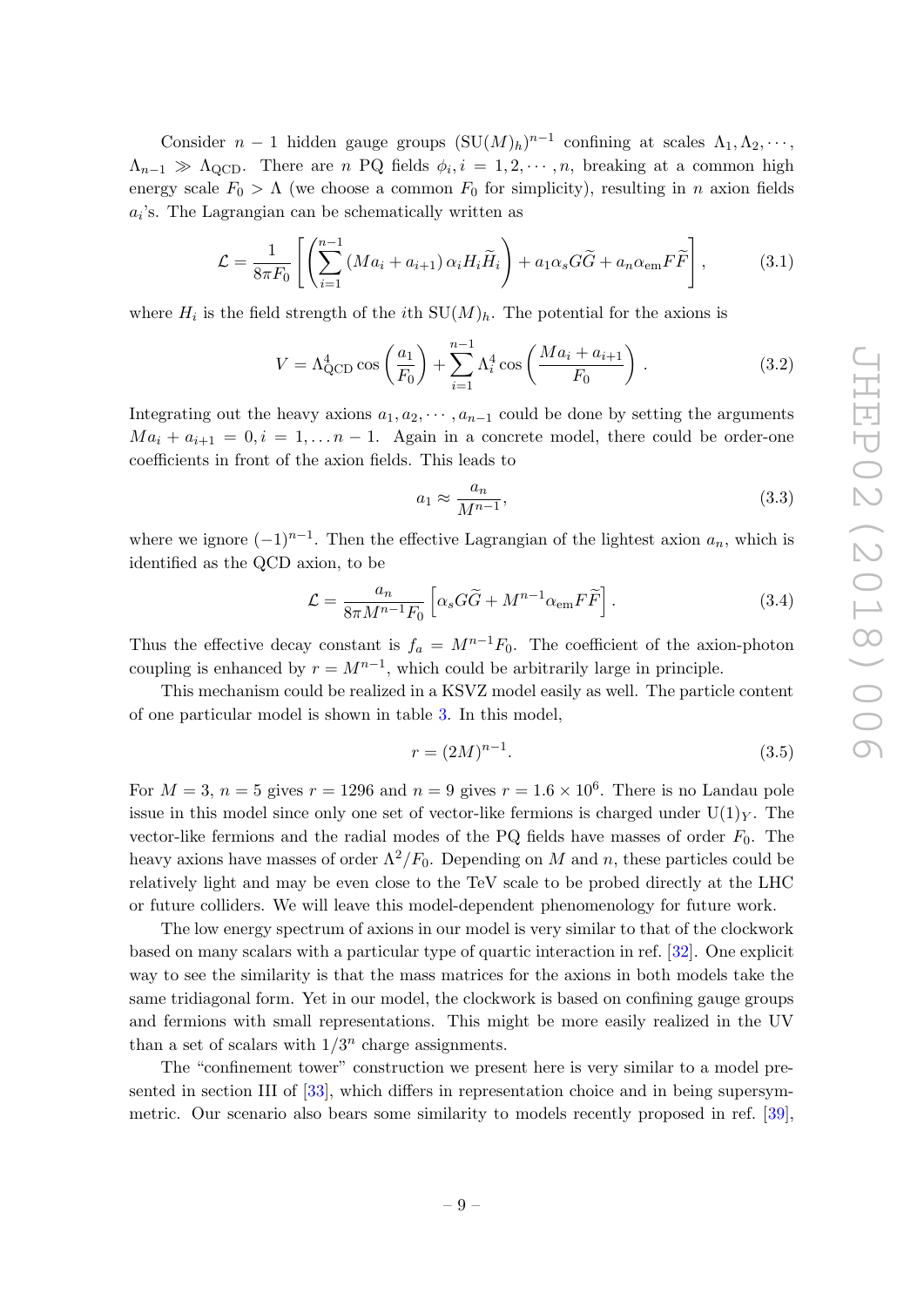|                              | $\mathrm{SU}(M)_{h;1}$ | $SU(N)_{h;2}$     | $\ddotsc$    | $SU(N)_{h;n-1}$   | $\mathrm{SU}(3)_C$  | $U(1)_Y$       |
|------------------------------|------------------------|-------------------|--------------|-------------------|---------------------|----------------|
| $\phi_1$                     | $\mathbf{1}$           | 1                 | 1            | 1                 | 1                   | $\overline{0}$ |
| $Q_{1a}(\widetilde{Q}_{1a})$ | Adj                    | 1                 | 1            | 1                 | 1                   | $\overline{0}$ |
| $Q_{1b}(\widetilde{Q}_{1b})$ | $\mathbf{1}$           | 1                 | 1            | 1                 | $3\ (\overline{3})$ | $\theta$       |
| $\phi_2$                     | $\mathbf{1}$           | 1                 | 1            | 1                 | 1                   | $\overline{0}$ |
| $Q_{2a}(\widetilde{Q}_{2a})$ | $M(\overline{M})$      | $\mathbf{1}$      | $\mathbf 1$  | 1                 | 1                   | $\theta$       |
| $Q_{2b}(\widetilde{Q}_{2b})$ | $\mathbf 1$            | Adj               | $\mathbf{1}$ | 1                 | 1                   | $\theta$       |
| $\phi_3$                     | $\mathbf{1}$           | $\mathbf{1}$      | 1            | 1                 | 1                   | $\theta$       |
| $Q_{3a}(\widetilde{Q}_{3a})$ | $\mathbf{1}$           | $M(\overline{M})$ | $\mathbf{1}$ | 1                 |                     | $\theta$       |
| $Q_{3b}(\widetilde{Q}_{3b})$ | 1                      | 1                 | Adj          | 1                 | 1                   | $\theta$       |
| .                            | .                      | .                 | $\cdots$     | .                 | .                   | .              |
| $\phi_n$                     | 1                      | 1                 | 1            | $\mathbf 1$       | 1                   | $\overline{0}$ |
| $Q_{na}(\widetilde{Q}_{na})$ | $\mathbf{1}$           | 1                 | 1            | $M(\overline{M})$ | 1                   | $\theta$       |
| $Q_{nb}(Q_{nb})$             | 1                      | 1                 | 1            | $\mathbf 1$       | 1                   | $1(-1)$        |

<span id="page-10-1"></span>Table 3. Particle content of a confinement tower model.

in which the axion with a small  $F_0$  and a large  $f_a$  arises as a Goldstone from a set of confining gauge groups as well. Our model is KSVZ type with heavy fermions' mass above the confining scale while models in ref. [\[39\]](#page-22-4) rely on the condensation of fermions. We have several elementary axions while their models involve mostly composite axions.

## <span id="page-10-0"></span>3.1 Axion quality

It is known that a global continuous symmetry is not respected by quantum gravity [\[49–](#page-22-11)[54\]](#page-22-12) and we generally expect high dimensional operators suppressed by Planck scale that break the global PQ symmetry to appear. These operators tend to generate too large a strong CP phase and ruin the PQ mechanism. One possible way to suppress the dangerous operators, though baroque, is to invoke a discrete symmetry  $\mathbb{Z}_N$  with  $N \gg 1$  to suppress up to dimension 10 operators. While the alignment model based on a single confining gauge group in section [2](#page-4-0) is subject to the same issue as the standard KSVZ model, the axion quality in the confinement tower scenario could be significantly improved. This is due to the exponential enhancement of the effective decay constant  $f_a$  over the fundamental period  $F_0$  in the UV. For example, consider the dimension-five operator  $c_1\phi_n^5/M_{\text{pl}}$  which explicitly breaks the PQ symmetry. It will contribute to the axion potential

$$
\delta V = \frac{|c_1| F_0^5}{M_{\text{pl}}} \cos \left( \frac{5a_n}{F_0} - \alpha \right) \quad \text{with} \quad \alpha = \arg[c_1], \tag{3.6}
$$

which shifts the strong CP phase by

$$
\delta\theta \approx \alpha \frac{F_0}{5f_a} \approx \frac{\alpha}{5r}.\tag{3.7}
$$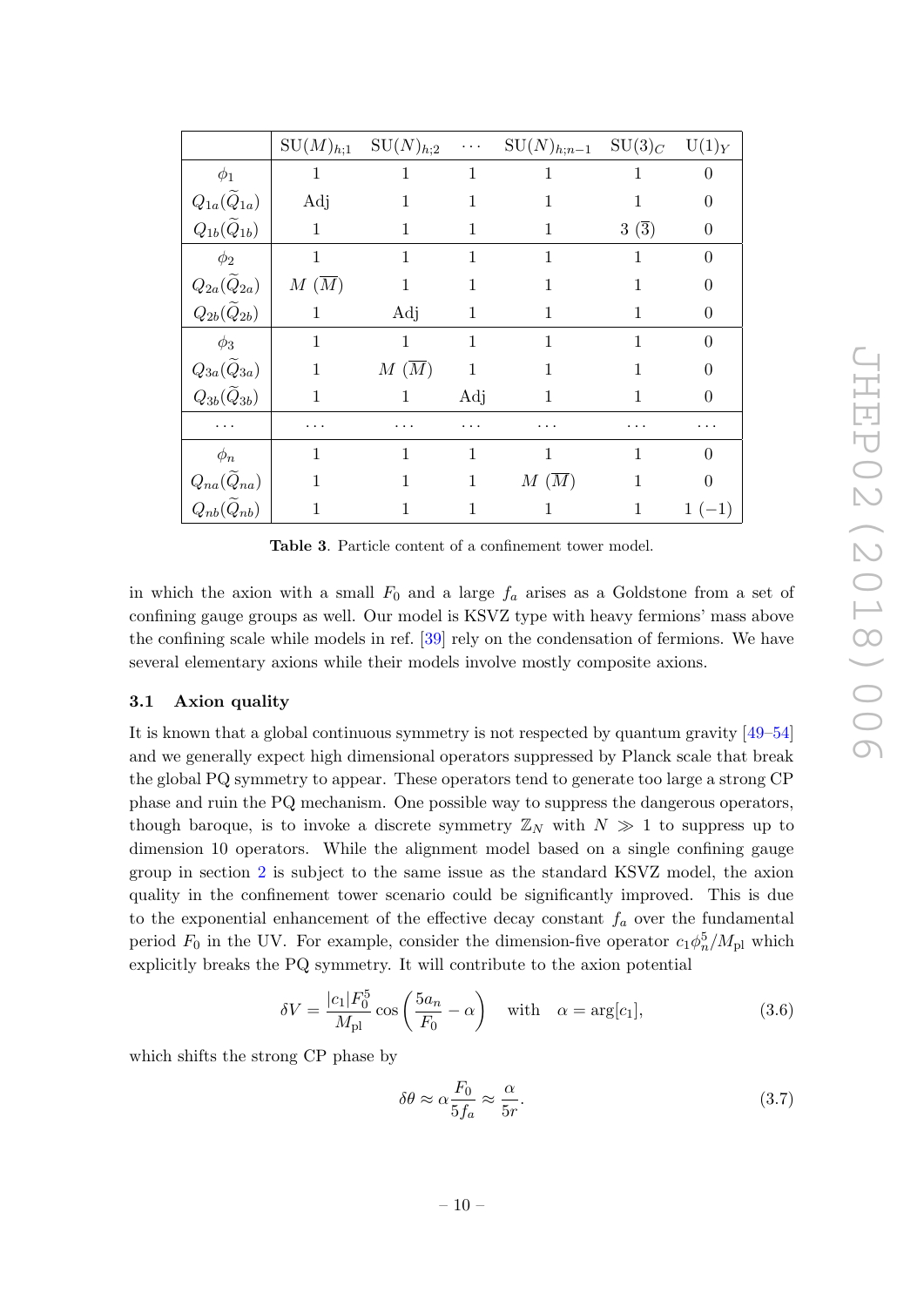For a generic complex coefficient  $c_1, \alpha \sim \mathcal{O}(1)$ . The larger the enhancement factor r is, the smaller the shift in  $\theta$  is. If  $r > 10^{10}$ , the axion is immune to the PQ breaking highdimensional operators. For smaller  $r$ , the axion quality problem is alleviated such that we only need to introduce some much smaller discrete symmetry to protect the axion. This argument also applies to the original scalar clockwork scenario [\[42\]](#page-22-7).

## <span id="page-11-0"></span>4 Scenario III: kinetic mixing of multiple axions

A set of axions can, in general, kinetically mix with each other [\[55\]](#page-23-0). This idea has found various applications in phenomenology; for instance, it has been used to produce a model in which a 7 keV dark matter axion decays to X-rays by mixing with a lighter QCD axion [\[56\]](#page-23-1). Here we will demonstrate that the QCD axion can potentially obtain larger couplings to photons by mixing with a lighter axion field.

To this end, we consider the following model: we have a QCD axion field  $a(x)$ , a new confining gauge group with field strength  $H_{\mu\nu}$ , and an axion  $b(x)$  that obtains a mass when H confines. We are interested in the limit  $m_a \gg m_b$ . We also assume that b couples to photons, and that a and b kinetically mix. The Lagrangian is

$$
\mathcal{L} = \frac{1}{2} \partial_{\mu} a \partial^{\mu} a + \frac{1}{2} \partial_{\mu} b \partial^{\mu} b + \epsilon \partial_{\mu} a \partial^{\mu} b + c_{b} \frac{\alpha}{8\pi} \frac{b}{F_{b}} F_{\mu\nu} \widetilde{F}^{\mu\nu} + \frac{\alpha_{H}}{8\pi} \frac{b}{F_{b}} H_{\mu\nu} \widetilde{H}^{\mu\nu} + \frac{\alpha_{s}}{8\pi} \frac{a}{F_{a}} G_{\mu\nu} \widetilde{G}^{\mu\nu} \rightarrow \frac{1}{2} \partial_{\mu} a \partial^{\mu} a + \frac{1}{2} \partial_{\mu} b \partial^{\mu} b + \epsilon \partial_{\mu} a \partial^{\mu} b + c_{b} \frac{\alpha}{8\pi} \frac{b}{F_{b}} F_{\mu\nu} \widetilde{F}^{\mu\nu} - V_{G}(a) - V_{H}(b).
$$
\n(4.1)

Because  $\epsilon$  is a continuous quantity and  $aF\widetilde{F}$  couplings are quantized, it might at first seem that the kinetic mixing cannot induce an effective coupling of the heavy axion a to photons. However, if we diagonalize the kinetic and mass terms we see that the independently propagating axion fields are misaligned with the basis in which the axions have well-defined periodicity, which allows for more general couplings.

The physics is easiest to understand by first imagining the limit in which  $b$  remains massless. In this case, following a prescription familiar from the physics of dark pho-tons [\[57\]](#page-23-2), we eliminate the kinetic mixing with a field redefinition,  $b \rightarrow b - \epsilon a$ , after which we must divide a by  $\sqrt{1-\epsilon^2}$  to canonically normalize it. This has the effect of leaving<br>we must divide a by  $\sqrt{1-\epsilon^2}$  to canonically normalize it. This has the effect of leaving terms like  $aG\widetilde{G}$  unchanged, so the heavy field has no admixture of b. However, the coupling of  $b$  to photons now induces a coupling of the redefined  $a$  to photons:

$$
\mathcal{L}_{\text{diag}} \supset \left( \frac{c_b \epsilon F_a}{F_b} + \mathcal{O}(\epsilon^2) \right) \frac{\alpha}{8\pi} \frac{a}{F_a} F_{\mu\nu} \widetilde{F}^{\mu\nu}.
$$
 (4.2)

The couplings of the light field b remain quantized after this field redefinition (much as a massless photon always couples to a well-defined conserved current), but the heavier field a acquires a new coupling of order  $\epsilon F_a/F_b$ . In particular, if the kinetic mixing is large and if  $F_b \ll F_a$ , the mixing contribution to  $g_{a\gamma\gamma}$  can overwhelm more direct contributions.

We can now reintroduce the mass of  $b$ , which will give subleading corrections to the QCD axion's couplings of order  $m_b^2/m_a^2$  relative to the corrections considered above. It will also allow the lighter field  $b$  to obtain non-quantized couplings by mixing with  $a$ , but these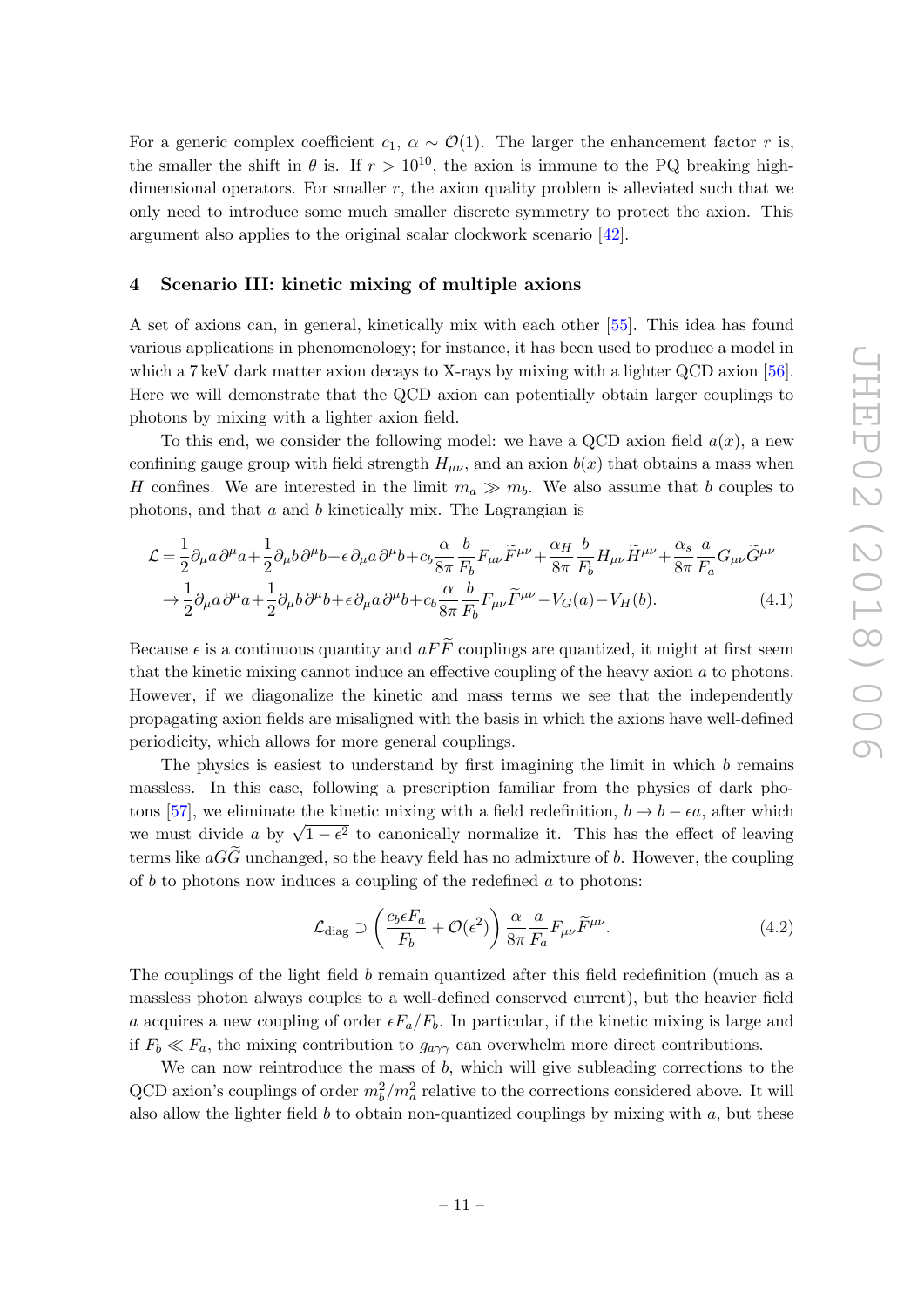will be suppressed not only by  $\epsilon$  but also by  $m_b^2/m_a^2$ . For this reason, models where the QCD axion mixes with heavier axions are less effective at modifying its couplings to photons. In that case, keeping a as the QCD axion, we have  $m_b > m_a$  and the photon coupling behaves as  $\epsilon (F_a/F_b)(m_a^2/m_b^2)$ . Hence, it would be difficult to enhance the photon coupling.

## <span id="page-12-0"></span>4.1 Realizing large mixing

In renormalizable KSVZ or DFSZ-like axion models, we expect kinetic mixing effects to generally be small. However, in scenarios where axions come from higher dimensional gauge fields, the topology of internal dimensions can lead to sizable mixing effects. We may have, for instance, a supersymmetric completion containing a variety of dimensionless moduli fields  $T_i = \tau_i + \frac{1}{2i}$  $\frac{1}{2\pi}\theta_i$  where  $\theta_i \cong \theta_i + 2\pi$  are periodic axion fields. The perturbative Kähler potential  $K(T_i + T_i^{\dagger})$  $\mathbf{z}_i^{\text{T}}$  depends on the real moduli but not the axions. Axion kinetic terms arise from derivatives of the Kähler potential; if the Kähler potential depends in a sufficiently general way on the  $\tau_i$ , these kinetic terms may be highly mixed. A variety of examples are discussed in [\[58\]](#page-23-3). The context is the Type IIB string, where the fields  $\tau_i$ parametrize the volumes of 4-dimensional cycles within a 6d compactification. The Kähler potential depends on the volume of the internal dimensions in string units,

$$
K = -2M_{\rm Pl}^2 \log(\mathcal{V}),\tag{4.3}
$$

where  $V$  is a function of the  $\tau_i$ . Let us extract a simplified version of one illustrative example from section 4.4 in [\[58\]](#page-23-3). We may have

$$
\mathcal{V} = \mathcal{V}_0 - \alpha_1 \tau_1^{3/2} - \beta_1 \tau_1^{1/2} \tau_2 - \beta_2 \tau_1 \tau_2^{1/2} - \alpha_2 \tau_2^{3/2}, \tag{4.4}
$$

where  $V_0$  is a large overall volume stabilized in a way that effectively decouples from the fields  $\tau_{1,2}$ , and the  $\alpha_i$  and  $\beta_i$  are some order-one coefficients, calculable from topological data (intersection numbers).

In this case, one readily calculates that the kinetic terms for the axions have the form:

$$
\frac{1}{2}F_1^2 \partial_\mu \theta_1 \partial^\mu \theta_1 + \epsilon F_1 F_2 \partial_\mu \theta_2 \partial^\mu \theta_2 + \frac{1}{2}F_2^2 \partial_\mu \theta_2 \partial^\mu \theta_2, \tag{4.5}
$$

with

$$
F_1^2 \approx \frac{M_{\rm Pl}^2}{\mathcal{V}_0} \frac{3\alpha_1 \langle \tau_1 \rangle - \beta_1 \langle \tau_2 \rangle}{4 \langle \tau_1 \rangle^{3/2}} + \mathcal{O}(M_{\rm Pl}^2/\mathcal{V}_0^2),
$$
  
\n
$$
F_2^2 \approx \frac{M_{\rm Pl}^2}{\mathcal{V}_0} \frac{3\alpha_2 \langle \tau_2 \rangle - \beta_2 \langle \tau_1 \rangle}{4 \langle \tau_2 \rangle^{3/2}} + \mathcal{O}(M_{\rm Pl}^2/\mathcal{V}_0^2),
$$
  
\n
$$
\epsilon \approx \frac{2\beta_1 \langle \tau_1 \rangle^{1/4} \langle \tau_2 \rangle^{3/4} + 2\beta_2 \langle \tau_1 \rangle^{3/4} \langle \tau_2 \rangle^{1/4}}{(3\alpha_1 \langle \tau_1 \rangle - \beta_1 \langle \tau_2 \rangle)^{1/2} (3\alpha_2 \langle \tau_2 \rangle - \beta_2 \langle \tau_1 \rangle)^{1/2}} + \mathcal{O}(1/\mathcal{V}_0).
$$
 (4.6)

In this example we see that:

• If  $V_0 \gg 1$ , all decay constants are well below the Planck scale: the prefactor is set by the string scale  $M_{\text{string}} \sim M_{\text{Pl}}/\sqrt{\mathcal{V}_0}$ .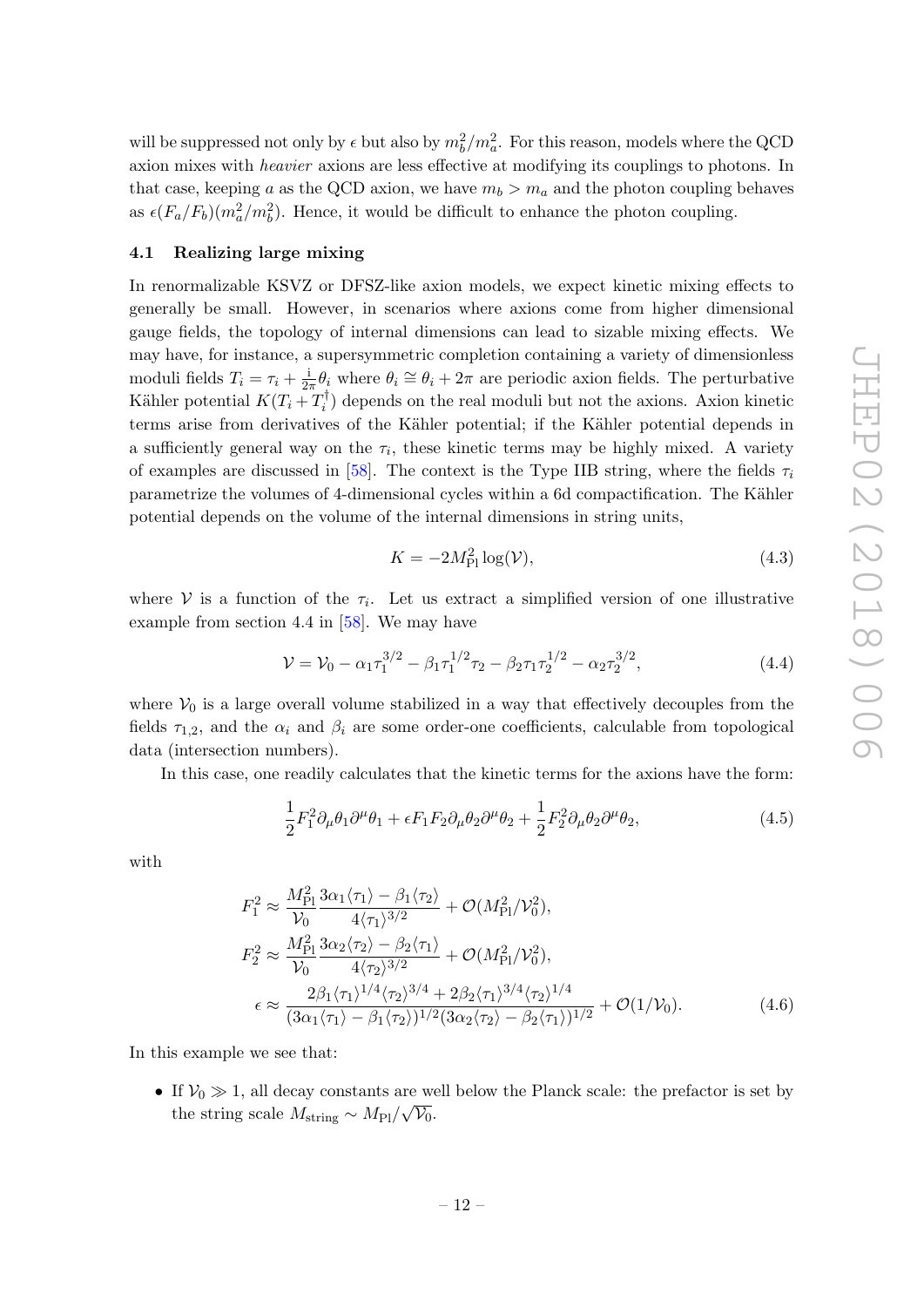- If  $\langle \tau_1 \rangle \sim \langle \tau_2 \rangle$ , then the two decay constants are parametrically the same size and their mixing  $\epsilon$  is  $\mathcal{O}(1)$ .
- The example from [\[58\]](#page-23-3) has  $\alpha_1, \alpha_2, \beta_1 > 0$  and  $\beta_2 < 0$ . In this case, we can avoid ghosts if  $\langle \tau_1 \rangle \gg \langle \tau_2 \rangle$  but not vice versa. The hierarchy of decay constants in this limit is  $F_2/F_1 \sim \langle \tau_1/\tau_2 \rangle^{3/4} \gg 1$  and the kinetic mixing is suppressed by

<span id="page-13-1"></span>
$$
\epsilon \sim \langle \tau_2/\tau_1 \rangle^{1/4} \sim (F_1/F_2)^{1/3}.\tag{4.7}
$$

If the axion  $\theta_2$  obtains a much larger mass than  $\theta_1$ , then the couplings of  $\theta_2$  to gauge fields to which  $\theta_1$  couples with order-one strength can be enhanced by the large ratio  $\epsilon F_2/F_1 \sim (F_2/F_1)^{2/3}.$ 

It is not a stretch to believe that axions can have large kinetic mixing in string theory; the structure of the Kähler potential makes it generic for general enough topology. The ingredient that may be somewhat more tricky to realize is a large hierarchy  $\langle \tau_1 \rangle \gg \langle \tau_2 \rangle$ between the volumes of different cycles. For now, we simply observe that we have transmuted a problem of obtaining large axion couplings into a problem of obtaining geometric hierarchies from moduli stabilization. There is a rich literature on moduli stabilization that makes it plausible that such hierarchies can be realized.

In this discussion we have focused on kinetic mixing between just two axions. In theories with a large number of axions, more dramatic effects may be possible. A recent general analysis of kinetic and Stückelberg mixings for multiple axions, including effects on the field range and couplings, appeared in [\[59,](#page-23-4) [60\]](#page-23-5). The phenomenon of kinetic alignment can arise, with a randomly chosen kinetic matrix having a very large eigenvalue compared to the typical size of the other eigenvalues  $[61–64]$  $[61–64]$ . This is a distinct phenomenon from KNP alignment, which relies on special structure in the charge assignments of the instantons giving rise to dominant contributions to the axion potential. Kinetic alignment has been studied in the inflationary context, where it provides an interesting test case for arguments for or against the ability of quantum gravity to accommodate super-Planckian field ranges [\[62,](#page-23-8) [65–](#page-23-9)[70\]](#page-23-10). It has not yet been applied to more general axion phenomenology, where new mechanisms for sub-Planckian field ranges are already of interest. We will leave consideration of many-axion kinetic mixing for future work.

#### <span id="page-13-0"></span>5 Results and conclusions

In figure [1](#page-14-0) we show the parameter space of the models in the  $m_a-g_{a\gamma\gamma}$  plane. The current constraints are shown as gray shaded regions, which arise from evolution of horizontal branch stars [\[71\]](#page-23-11), from the CAST helioscope [\[72\]](#page-23-12), and microwave cavities such as ADMX [\[12,](#page-20-4) [73–](#page-23-13)[76\]](#page-24-0). The strongest constraint on light axions arises from non-observation of axions from SN1987A [\[77\]](#page-24-1) and from conversion of X-ray photons to axions in cluster magnetic fields [\[78–](#page-24-2)[80\]](#page-24-3). Observation of black hole spins disfavors a range of axion masses which would lead to superradiance of the black hole [\[81\]](#page-24-4). There are additional constraints from observations of the gamma-ray spectra by HESS [\[82\]](#page-24-5) and Fermi-LAT [\[83\]](#page-24-6).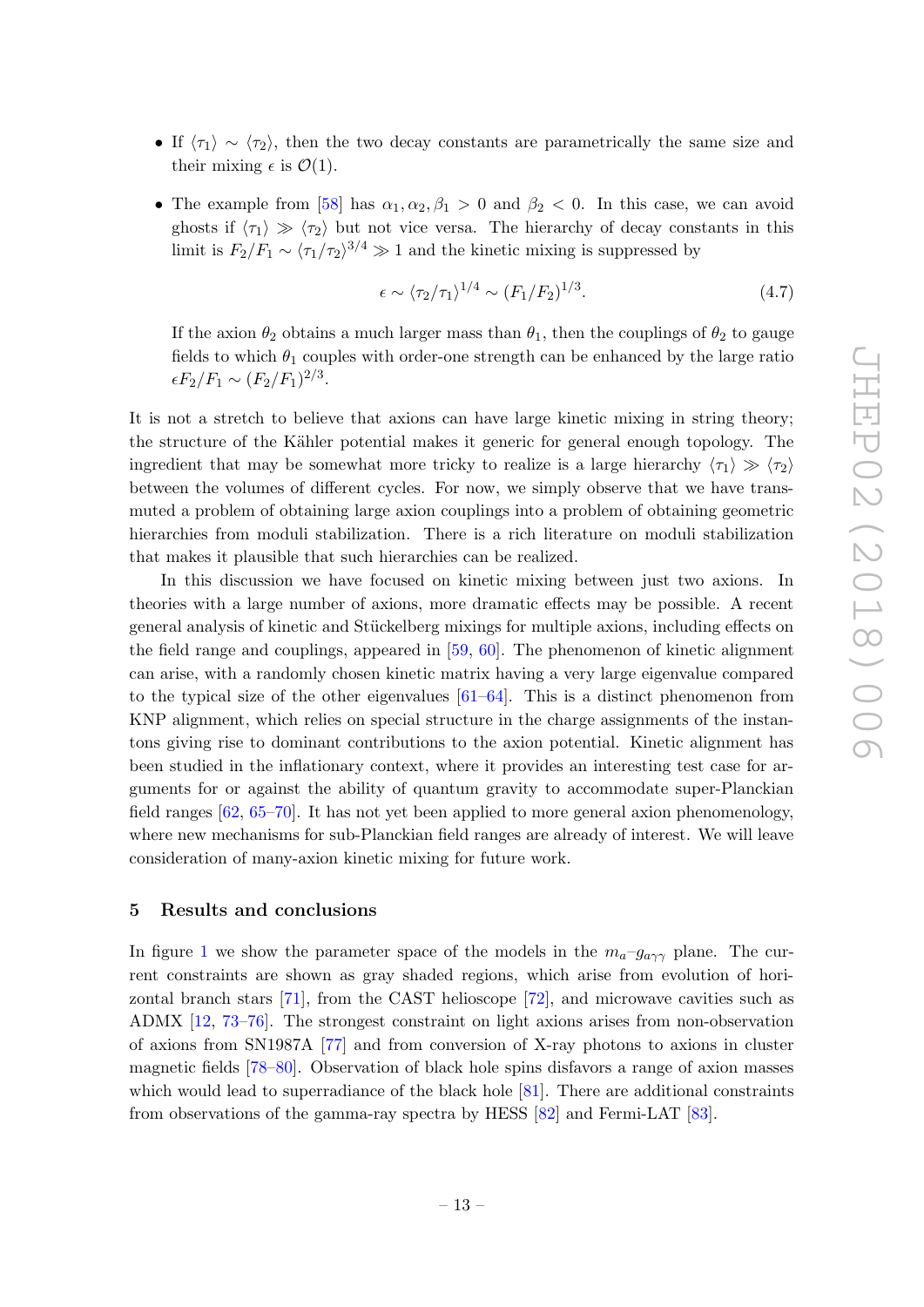

<span id="page-14-0"></span>Figure 1. Parameter space of the axion coupling with photons. The gray regions are existing limits. Thin slanted lines represent the predictions in models of sections [2](#page-4-0) (black), [3](#page-8-1) (amber), and [4](#page-11-0) (red) and appendix [C](#page-18-0) (green, magenta) are shown explicitly. Regions bounded by colored lines show sensitivity of upcoming experiments, ALPS II (orange), IAXO (teal), CASPEr-Wind (blue), CASPEr-EDM (red), ABRACADABRA (green) and ADMX (purple). Further details for the plot can be found in the text.

A number of future experiments will cover the unexplored parameter space for the QCD axion and axion-like particles. ADMX will extend its reach to axion dark matter for a wider mass range and to higher sensitivities [\[84\]](#page-24-7). The "light shining through walls" experiment ALPS II [\[85\]](#page-24-8), and the helioscope IAXO [\[86\]](#page-24-9) will be sensitive to large axion photon couplings. There are new experimental proposals such as CASPEr-EDM and CASPEr-Wind [\[13,](#page-20-8) [16,](#page-21-15) [87\]](#page-24-10) which use NMR, and ABRACADABRA [\[18\]](#page-21-0) which is a broadband/resonant search for magnetic fluxes induced by axions in a background magnetic field. These experiments can probe light axions down to the QCD line. We show projected sensitivities from future experiments as regions bounded by colored solid lines in figure [1.](#page-14-0)

Overlaid on the experimental reach, we show the possible values of  $g_{a\gamma\gamma}$  obtained in the models in sections [2,](#page-4-0) [3](#page-8-1) and [4,](#page-11-0) and in appendix [C.](#page-18-0) The traditional axion-photon coupling band (as discussed in [\[29\]](#page-21-6)) is shown as the pale yellow shaded region. With black lines we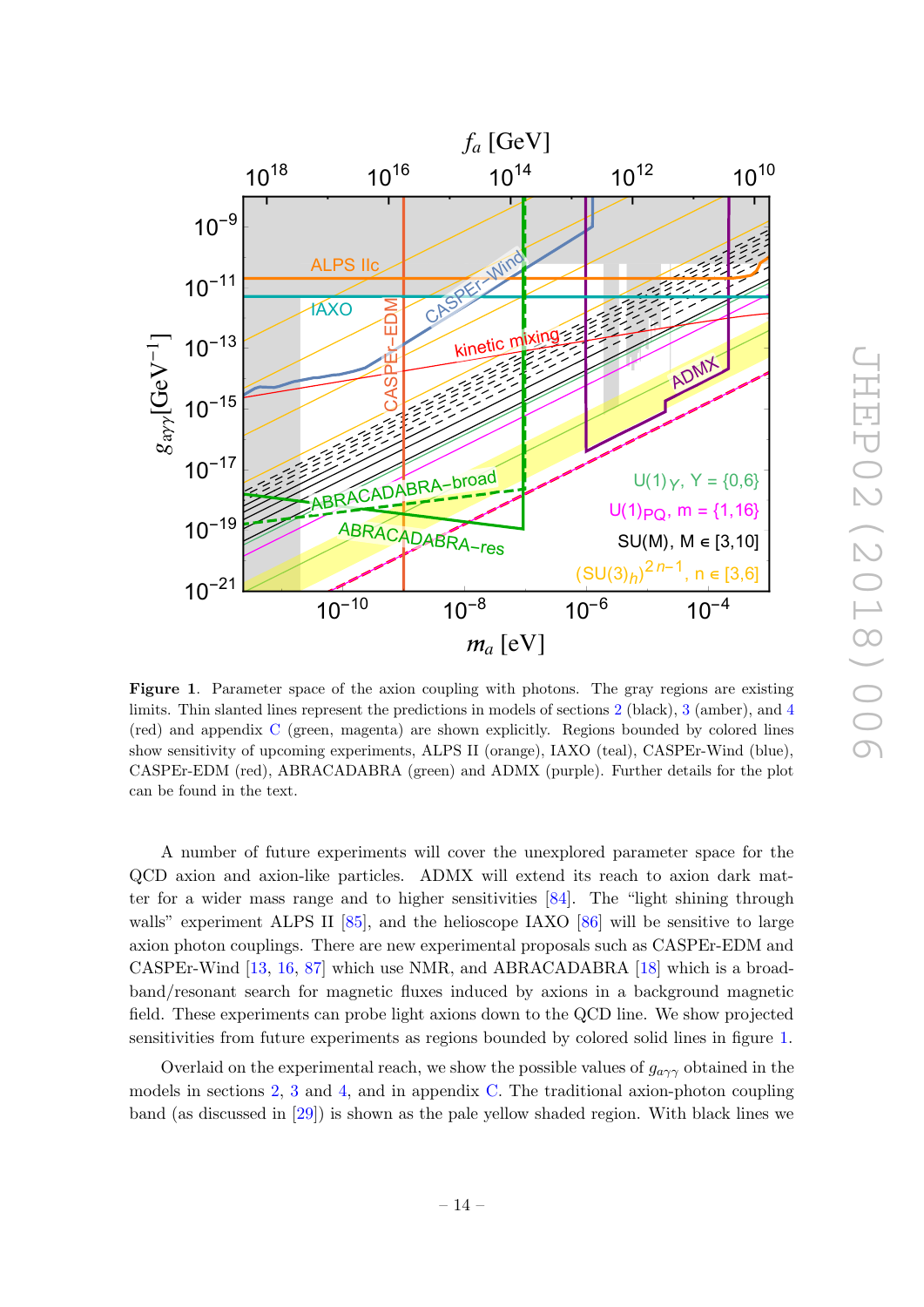show the possible enhancement of  $g_{a\gamma\gamma}$  for the model with a single confining gauge group presented in section [2.](#page-4-0) In this case we have estimated the minimum  $f_a$  required for the hypercharge Landau pole to be below the Planck scale, and we show  $f_a$  values smaller than this value as dashed lines. We note however that this is not a strict constraint on the model space, as a lower Landau pole or a different value of the Yukawa coupling is possible. Simple extensions of the KSVZ model with large hypercharges or large PQ charges are also shown, subject to the constraints discussed in appendix [C;](#page-18-0) we see that they can only get moderate enhancements relative to the more traditional KSVZ models. Including the effect of the confining tower clockwork model in section [3](#page-8-1) lets us cover the entire parameter space, similar to ref. [\[32\]](#page-21-12). We have shown (in amber) a particular realization with varying number of copies of the confining group, which is chosen to be  $SU(3)$ . We also show an example of the enhancement we can obtain by kinetically mixing the QCD axion with another lighter axion. For the lighter axion we chose the coupling to photons at the limit with the mass to be  $10^{-13}$  eV, i.e.  $g_{a\gamma\gamma} = 5.34 \times 10^{-12}$  GeV<sup>-1</sup>. For concreteness we assume that (before the field redefinition to remove mixing) the light axion coupling to the photon is  $g_{a\gamma\gamma} = \alpha_{em}/(2\pi F_1)$ , and the QCD axion coupling is  $g_{a\gamma\gamma} = -1.92\alpha_{em}/(2\pi F_2)$ , with  $F_2 = f_a$ . Then, the maximum enhancement as in equation [\(4.7\)](#page-13-1) is represented by the red line in figure [1.](#page-14-0) We note that mixing with a lighter state can lead to significant deviations from the quantized discretuum of  $g_{a\gamma\gamma}$ . Finally, without tuned contributions from multiple representations or the kinetic mixing, the smallest  $g_{a\gamma\gamma}$  that can be obtained simply is expected from  $E/N=2$ , and is shown as a red dashed line.

The QCD axion remains a very well-motivated dark matter candidate, with exciting upcoming experiments searching for its couplings to photons. We have shown that minimal extensions to the simplest models can lead to a large enhancement of axion-photon couplings, making most of the open parameter space a promising target to look for QCD axions.

## Acknowledgments

MR and LTW thank the 29th Recontres de Blois for providing a congenial environment to begin discussing this topic. A portion of this work was carried out at the Aspen Center for Physics, which is supported by the National Science Foundation grant PHY-1607611. PA is supported by the NSF grants PHY-0855591 and PHY-1216270. JF is supported by the DOE grant DE-SC-0010010. MR is supported in part by the DOE grant DE-SC0013607 and the NASA grant NNX16AI12G. LTW is supported by the DOE grant DE-SC0013642.

# <span id="page-15-0"></span>A Mass mixing and non-quantized couplings

In the introduction we asserted that couplings of the form  $aF\widetilde{F}$  are quantized, but then displayed an axion-pion mixing effect [\(1.4\)](#page-2-2) that appeared to violate the quantization. For clarity, we will explain this apparent contradiction. The short answer is that such couplings are part of a larger set of couplings summing up to a periodic function of the axion, and as such are always accompanied by a factor of  $m_a^2$  as a spurion for the breaking of the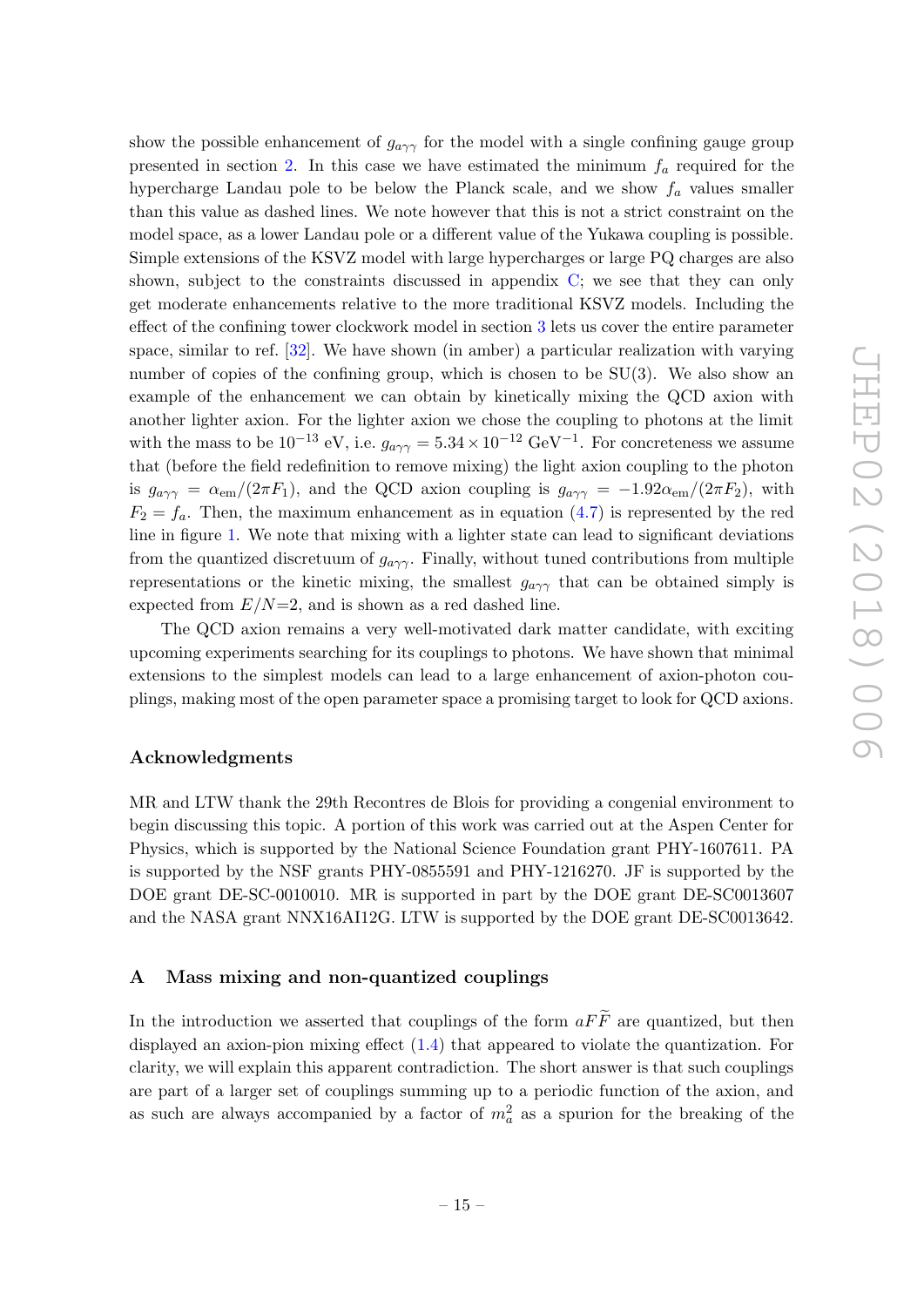continuous shift symmetry. In particular, it is only because  $\Lambda_{\rm QCD}^4 \sim m_a^2 F_a^2$  that this effect is sizable. More general mass mixing will, as a rule, lead to negligible non-quantized effects.

Consider the following very schematic toy model for axion-meson mixing, which simplifies the situation in real QCD by considering only a single meson, which we denote  $\pi^0$ (though in the one flavor case it behaves more like the  $\eta'$ ; the full theory includes several mesons that all mix). We assume this meson couples to photons through a Lagrangian

$$
\mathcal{L}_{\text{int}} = \frac{\alpha}{8\pi} \frac{\pi^0}{f} F_{\mu\nu} \widetilde{F}^{\mu\nu} + \Lambda^4 \cos\left(\frac{\pi^0}{f} + \frac{a}{F_a}\right) + m_q \mu^3 \cos\left(\frac{\pi^0}{f}\right),\tag{A.1}
$$

which has the desired property that when  $m_q \to 0$  there is a massless axion field. Here  $\Lambda$ is roughly the confinement scale, and  $\mu^3$  is  $|\langle q\bar{q}\rangle|$ . Our goal is to see, after integrating out the  $\pi^0$ , what form the axion coupling to photons has in the low-energy effective theory. This serves to illustrate the important physics for the QCD mixing contribution to the axion-photon coupling, without all of the details.

First, notice that in the  $m_q \to 0$  limit, we can integrate out the  $\pi^0$  and find a coupling  $-\frac{\alpha}{8\pi}$  $8\pi$ a  $\frac{a}{F_a} FF$ , which has an integer coefficient as expected from [\(1.1\)](#page-1-1). The physics at  $m_q \neq 0$ is more interesting: if we expand the potential to quadratic order and minimize, we find

$$
\frac{\pi^0}{f} = -\frac{\Lambda^4}{\Lambda^4 + m_q \mu^3} \frac{a}{F_a} \approx -\frac{a}{F_a} + \frac{m_q \mu^3}{\Lambda^4} \frac{a}{F_a} + \cdots,
$$
 (A.2)

where in the last step we see that if we expand at small quark mass we obtain an apparently small shift away from integer values of the coefficient of  $\frac{\alpha}{8\pi}$ a  $\frac{a}{F_a} FF$  in the effective theory. How is this consistent with the period of the field  $a$ ? The answer comes from keeping the full set of nonlinear interactions: the condition  $\partial V/\partial \pi^0 = 0$  requires

<span id="page-16-0"></span>
$$
\frac{\pi^0}{f} = -\arctan\frac{\Lambda^4 \sin\frac{a}{F_a}}{\Lambda^4 \cos\frac{a}{F_a} + m_q \mu^3},\tag{A.3}
$$

so when we integrate out the  $\pi^0$  exactly we obtain a coupling of the form  $\frac{\alpha}{8\pi}g(a/F_a)F\widetilde{F}$ where  $g(x)$  is a function with period  $2\pi$  and is perfectly consistent with the periodicity of the axion.

This shows that if we consider an effective theory with general couplings

$$
\mathcal{L} \supset \left( c_1 \frac{a}{F_a} + c_2 \frac{a^2}{F_a^2} + c_3 \frac{a^3}{F_a^3} + \dots \right) F_{\mu\nu} \widetilde{F}^{\mu\nu}, \tag{A.4}
$$

there is in general no consistency condition on individual couplings  $c_i$ ; rather, they can correspond to the Taylor series of any periodic function, and there is no need to impose  $c_1 = n\alpha/(8\pi)$  for integer n. However, there is a catch: these nonperiodic effects are always proportional to the axion mass squared. The reason is that they are sensitive to the periodicity of the axion, which means they feel the breaking of the continuous axion shift symmetry to a discrete shift symmetry. Such effects always arise from instantons, which in general contribute to the axion mass. In the current context, this is manifested in the proportionality of the non-quantized coefficient in  $(A.3)$  to  $m_q\mu^3 \sim m_a^2 F_a^2$ . This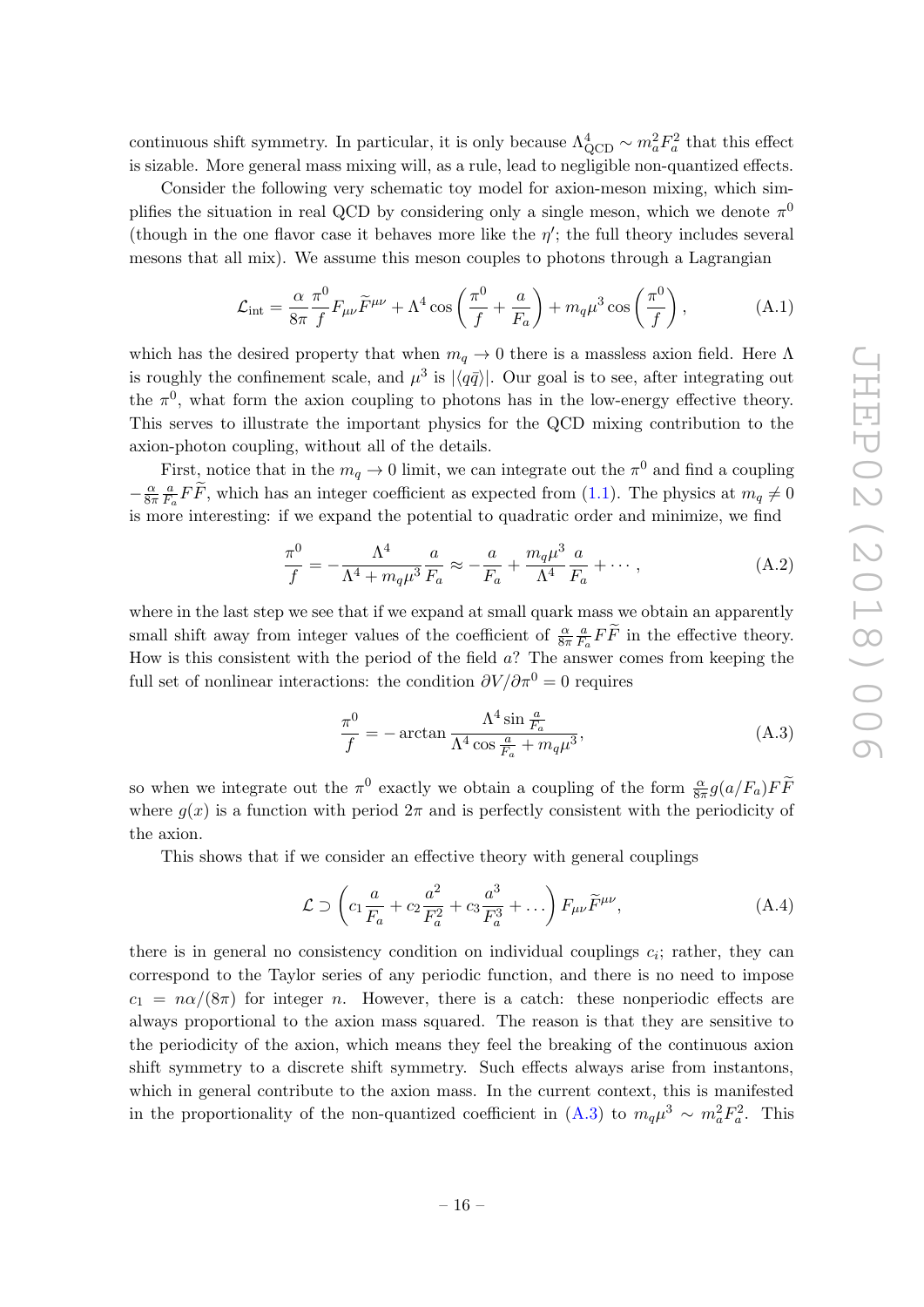can be a significant effect in QCD because the same source of nonperturbative dynamics gives mass to both the pion and the axion. Other new physics at a scale  $\Lambda \approx \Lambda_{\text{QCD}}$ could potentially also affect the axion couplings significantly, but would tend to spoil the strong CP solution. As a result, we do not expect mass mixing to generate significant non-quantized axion-photon couplings.

### <span id="page-17-0"></span>B Two-loop RG equations for the model in section [2](#page-4-0)

The two-loop RG equations for the gauge couplings,  $g_i$ , are given by

$$
\frac{d\alpha_i^{-1}}{dt} = -a_i - \sum_j \frac{b_{ij}}{4\pi} \alpha_j, \quad i = 1, 2, 3, h \tag{B.1}
$$

where  $\alpha_i = \frac{g_i^2}{4\pi}$  and  $t = \frac{1}{2\pi}$  $\frac{1}{2\pi} \log \frac{\mu}{m_Z}$ . The one- and two-loop beta functions are [\[88\]](#page-24-11)

$$
a_i = -\frac{11}{3}C_2(G_i) + \frac{4}{3}\sum_F \kappa \mu(F_i) + \frac{1}{3}\sum_S \eta \mu(S_i),
$$
\n(B.2)

$$
b_{ij} = -\left(\frac{34}{3}C_2(G_i)^2 - \frac{20}{3}\sum_F \kappa C_2(G_i)\mu(F_i) - \frac{2}{3}\sum_S \eta C_2(G_i)\mu(S_i)\right)\delta_{ij} + 4\left(\sum_F \kappa C_2(F_j)\mu(F_i) + \sum_S \kappa C_2(S_j)\mu(S_i)\right),\tag{B.3}
$$

where F's are fermions and S's are scalars. There is no summation over index i.  $\kappa = 1(1/2)$ for Dirac (Weyl) fermions and  $\eta = 1(1/2)$  for complex (real) scalars.  $G_i$  denotes the *i*th gauge factor.  $C_2$ 's are the Casimir of a given irreducible representation. The Dynkin indices  $\mu$ 's include multiplicity factors.

Below  $m_Q$  but above the confinement scale of H, the SM particles are decoupled from the  $SU(M)$  gluons and their contributions to the beta functions are

$$
a = \left(\frac{41}{10}, -\frac{19}{6}, -7, -\frac{11}{3}M\right),\tag{B.4}
$$

and

$$
b = \begin{bmatrix} \frac{199}{50} & \frac{27}{10} & \frac{44}{5} & 0\\ \frac{9}{10} & \frac{35}{6} & 12 & 0\\ \frac{11}{10} & \frac{9}{2} & -26 & 0\\ 0 & 0 & 0 & -\frac{34}{3}M^2 \end{bmatrix}.
$$
 (B.5)

Notice that we use the GUT normalization of the hypercharge coupling,  $g_1$ .

Above  $m_Q$ , the contributions of the heavy vector-like fermions in section [2.1](#page-5-0) to the beta functions are

$$
\delta a = \left(\frac{4}{5}(M^2 - 1), 0, \frac{4}{3}, \frac{8}{3}M + \frac{2}{3}\right)
$$
 (B.6)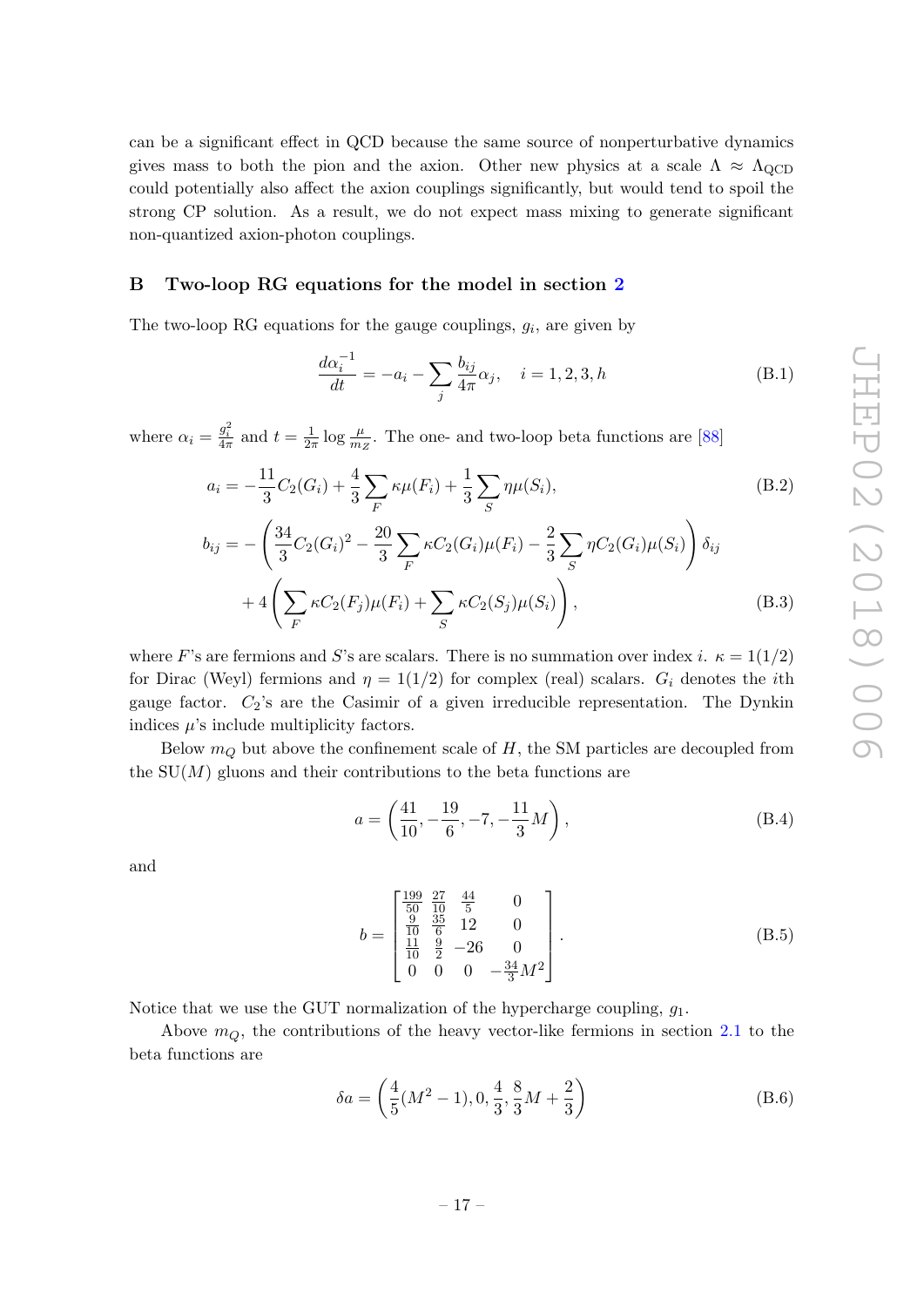and

$$
\delta b = \begin{bmatrix} \frac{36}{25}(M^2 - 1) & 0 & 0 & \frac{12}{5}M(M^2 - 1) \\ 0 & 0 & 0 & 0 \\ 0 & 0 & \frac{76}{3} & 0 \\ \frac{12}{5}M & 0 & 0 & \frac{64}{3}M^2 + \frac{13}{3}M - \frac{1}{M} \end{bmatrix}.
$$
 (B.7)

We set the gauge coupling of  $SU(M)_h$  to be 1 at  $m_Q$ . We ignore the contributions of the Yukawa couplings to the running of the gauge couplings. The Yukawa couplings lead to a much more complicated formula, which we don't include here. The Yukawa couplings between the heavy fermions and the PQ fields are free parameters and could be small. They only contribute to the gauge coupling running at the two-loop order and the effect is numerically tested to be small as long as the they are  $\leq 1$ . (In particular, we have included the Standard Model top Yukawa in the RGEs, and found no change in our conclusions about Landau poles.)

## <span id="page-18-0"></span>C Vector-like leptons with large PQ charge

In this appendix, we consider the possibility of a large PQ-charged state enhancing the axion-photon coupling. It is similar to the large hypercharge case in using some large charge to increase the coupling yet suffers from different phenomenological issues, which we discuss in some detail below. We study a variant of the KSVZ model with vector-like fermions which carry the large PQ charge. Consider the following matter charge assignment with a global  $U(1)_{PQ}$ ,

|           | $SU(3)_c$ $U(1)_Y$ $U(1)_{PQ}$ |
|-----------|--------------------------------|
|           |                                |
| $\bar{3}$ |                                |
|           | $m\,$                          |
|           | $m\,$                          |
|           |                                |

 $(C.1)$ 

where  $m$  is a positive integer. All the fermions are taken to be weak singlets.

The Lagrangian consistent with these symmetries is

$$
\mathcal{L} = -V(\phi) + \left(\lambda \phi Q \tilde{Q} + \lambda' \frac{\phi^m}{\Lambda^{m-1}} L \tilde{L} + \text{h.c.}\right). \tag{C.2}
$$

As usual,  $V(\phi)$  is chosen to give the PQ scalar a VEV. The Goldstone can be parametrized as

$$
\phi = F_a e^{i\frac{a}{F_a}} \tag{C.3}
$$

and the axion excitation around this VEV can be written as,

$$
\lambda e^{\mathrm{i}\frac{a}{F_a}} Q \widetilde{Q} + \lambda' \frac{F_a^m}{\Lambda^{m-1}} e^{\mathrm{i}\frac{ma}{F_a}} L \widetilde{L} + V(\phi). \tag{C.4}
$$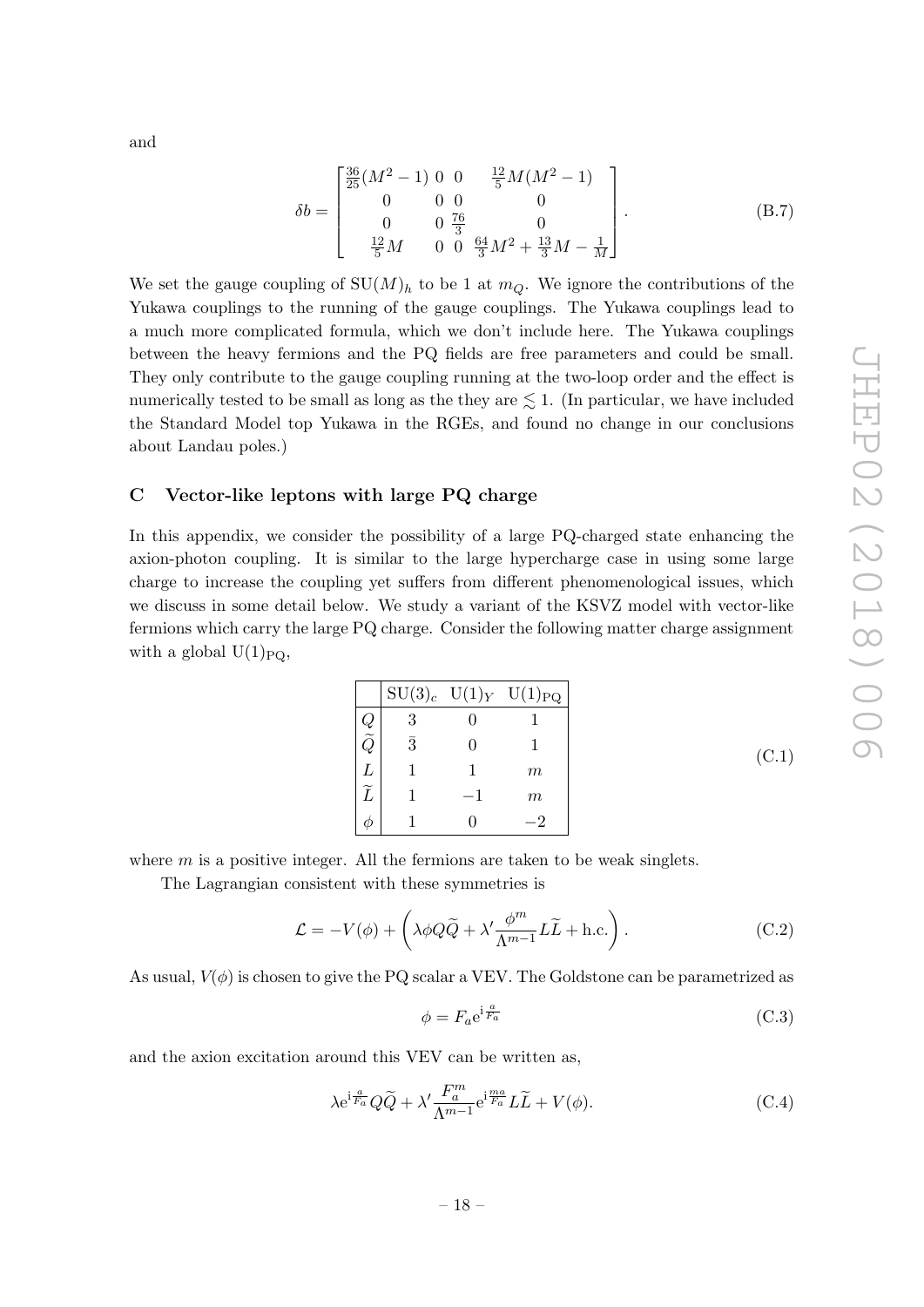In this model, the effective decay constant  $f_a$  is equal to the fundamental period  $F_a$ . Below we will only use  $f_a$ . Upon doing the chiral rotations to get rid of the phase in the mass terms, and integrating out the heavy fields, we get,

$$
\frac{\alpha_s}{8\pi f_a} aG^a_{\mu\nu}\tilde{G}^{a,\mu\nu} + \frac{m\alpha_{\rm em}}{4\pi f_a} aF_{\mu\nu}\tilde{F}^{\mu\nu}.
$$
 (C.5)

The potential problem here is that the mass for  $L, \tilde{L}$  is suppressed by  $(f_a/\Lambda)^{m-1}$ . We consider two examples of UV-completing the higher dimensional operator to see how large m can be.

## <span id="page-19-0"></span>C.1 A chain of vector-like fermions

A simple renormalizable UV completion of this model is to consider a chain of interactions,

$$
y\phi L\widetilde{N}_1 + y\phi N_{m-1}\widetilde{L} + \sum_{i=2}^{m-2} y\phi N_i \widetilde{N}_{i+1} + \sum_{i=1}^{m-1} M N_i \widetilde{N}_i, \qquad (C.6)
$$

where the charge assignment for  $N_i, N_i$  is

$$
\begin{array}{|c|c|c|c|c|c|}\n\hline\nSU(3)_c & U(1)_Y & U(1)_{\text{PQ}} \\
\hline\nN_i & 1 & 1 & m-2i \\
\widetilde{N}_i & 1 & -1 & -(m-2i)\n\end{array}
$$
\n(C.7)

For simplicity, we have kept the mass and the Yukawa couplings of  $N_i$  the same. Integrating out the  $N_i$  at the scale M, we see that we can identify  $\Lambda = M/y$ , and  $\lambda' = y$ . If M is smaller or close to f then the solution is essentially the same as adding a particle with a large hypercharge. The advantage of choosing  $M > f$  is that the hypercharge Landau pole is postponed.

#### <span id="page-19-1"></span>C.2 Clockwork

Another possibility is a UV completion similar to the clockwork mechanism. We have l scalar fields  $\phi_i$  with the interaction terms

$$
\mathcal{L} = \lambda' \phi_0 L \widetilde{L} + \lambda \phi_l Q \widetilde{Q} + \sum_{i=0}^{l-1} \kappa \phi_i^{\dagger} \phi_{i+1}^q + M^2 \phi_i^{\dagger} \phi_i.
$$
 (C.8)

The state  $\phi_l$  has PQ charge 2, as evidenced by its coupling to  $Q\tilde{Q}$ . The scalar  $\phi_0$  has a PQ charge of  $2q^l \equiv 2m$ . The mass eigenstate that is light compared to M is identified as  $\phi = \phi_l$ . Thus, integrating out the other  $\phi_i$  at scale M,

$$
\mathcal{L} = \lambda' \left(\frac{\kappa \phi}{M^2}\right)^m L\widetilde{L} + \lambda \phi Q \widetilde{Q}.
$$
 (C.9)

The effective hierarchy we get in this case is  $q^l$ , at the cost of introducing only l new fields with hypercharge. This model reduces to the single axion model above only if  $M > f_a$ ,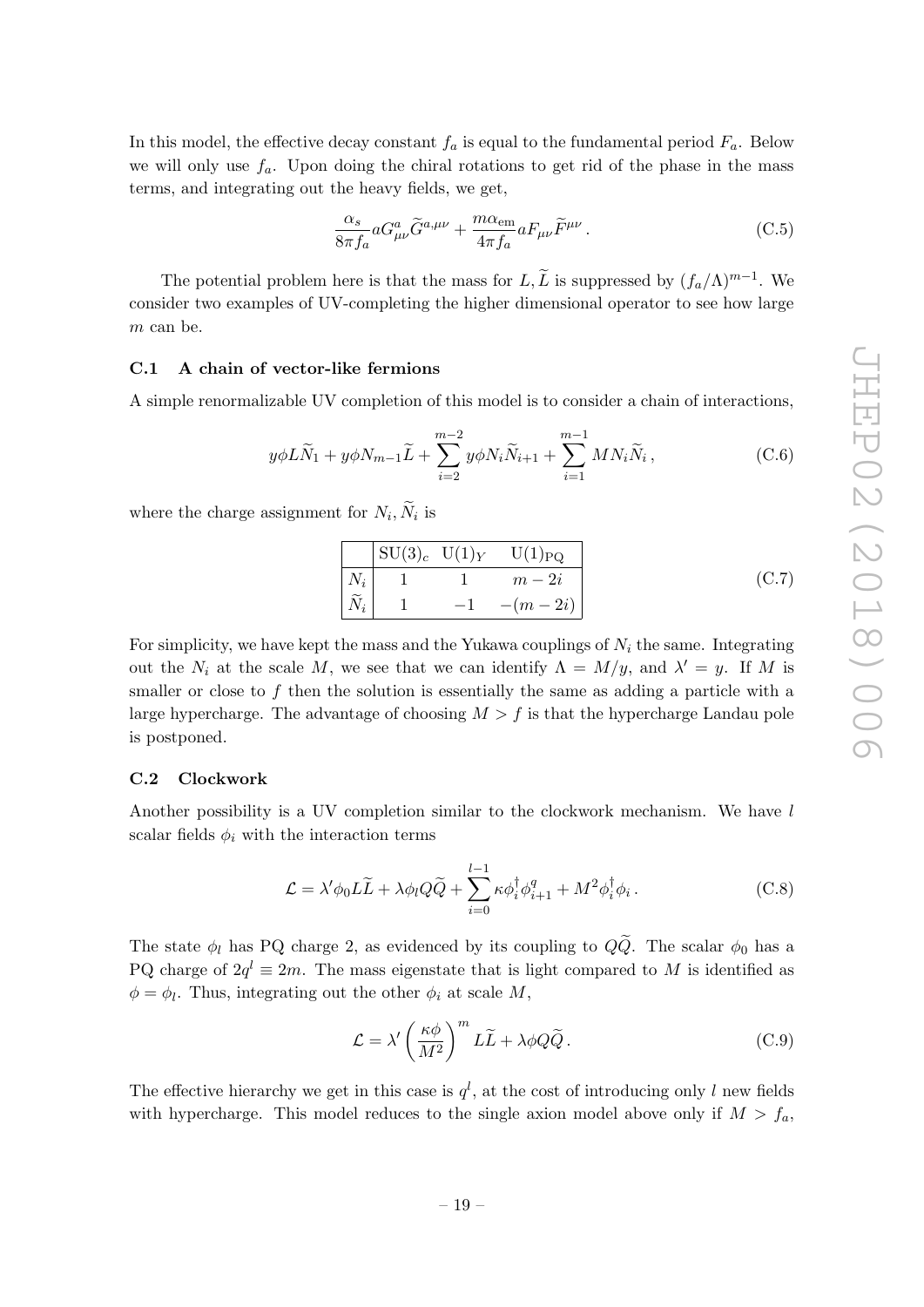such that all but one axion can be integrated out. For  $M \ll f_a$  the model has multiple axions clockworking.

In both the mechanisms above, we see that if we want to integrate out heavier physics to get a single axion effective theory at the scale  $f_a$ , the mass of the L, L fermion is suppressed exponentially. If we impose the condition that the fermions  $L, \widetilde{L}$  are heavier than about 1 TeV,

$$
\frac{f_a}{M} \ge \left(\frac{1\,\text{TeV}}{M}\right)^{\frac{1}{m}} \ge \left(\frac{1\,\text{TeV}}{M_{\text{pl}}}\right)^{\frac{1}{m}} \simeq 10^{-\frac{16}{m}},\tag{C.10}
$$

where we have chosen  $y \approx 1, \kappa \approx M$  for simplicity. Therefore, we see that we can only get the enhancement factor  $r = 2m < 32$  if we want some hierarchy between the scales  $f_a$  and M.

Open Access. This article is distributed under the terms of the Creative Commons Attribution License [\(CC-BY 4.0\)](https://creativecommons.org/licenses/by/4.0/), which permits any use, distribution and reproduction in any medium, provided the original author(s) and source are credited.

### References

- <span id="page-20-0"></span>[1] R.D. Peccei and H.R. Quinn, Constraints Imposed by CP Conservation in the Presence of Instantons, Phys. Rev. D 16 [\(1977\) 1791](https://doi.org/10.1103/PhysRevD.16.1791)  $\text{INSPIRE}$  $\text{INSPIRE}$  $\text{INSPIRE}$ .
- [2] R.D. Peccei and H.R. Quinn, CP Conservation in the Presence of Instantons, [Phys. Rev.](https://doi.org/10.1103/PhysRevLett.38.1440) Lett. **38** [\(1977\) 1440](https://doi.org/10.1103/PhysRevLett.38.1440) [IN[SPIRE](https://inspirehep.net/search?p=find+J+%22Phys.Rev.Lett.,38,1440%22)].
- [3] F. Wilczek, Problem of Strong p and t Invariance in the Presence of Instantons, [Phys. Rev.](https://doi.org/10.1103/PhysRevLett.40.279) Lett. **40** [\(1978\) 279](https://doi.org/10.1103/PhysRevLett.40.279) [IN[SPIRE](https://inspirehep.net/search?p=find+J+%22Phys.Rev.Lett.,40,279%22)].
- [4] S. Weinberg, A New Light Boson?, [Phys. Rev. Lett.](https://doi.org/10.1103/PhysRevLett.40.223) 40 (1978) 223 [IN[SPIRE](https://inspirehep.net/search?p=find+J+%22Phys.Rev.Lett.,40,223%22)].
- <span id="page-20-5"></span>[5] J.E. Kim, Weak Interaction Singlet and Strong CP Invariance, [Phys. Rev. Lett.](https://doi.org/10.1103/PhysRevLett.43.103) 43 (1979) [103](https://doi.org/10.1103/PhysRevLett.43.103) [IN[SPIRE](https://inspirehep.net/search?p=find+J+%22Phys.Rev.Lett.,43,103%22)].
- <span id="page-20-6"></span>[6] M.A. Shifman, A.I. Vainshtein and V.I. Zakharov, Can Confinement Ensure Natural CP Invariance of Strong Interactions?, [Nucl. Phys.](https://doi.org/10.1016/0550-3213(80)90209-6)  $\bf{B}$  166 (1980) 493 [IN[SPIRE](https://inspirehep.net/search?p=find+J+%22Nucl.Phys.,B166,493%22)].
- <span id="page-20-7"></span>[7] A.R. Zhitnitsky, On Possible Suppression of the Axion Hadron Interactions (in Russian), Sov. J. Nucl. Phys. **31** (1980) 260 [IN[SPIRE](https://inspirehep.net/search?p=find+J+%22Sov.J.Nucl.Phys.,31,260%22)].
- <span id="page-20-1"></span>[8] M. Dine, W. Fischler and M. Srednicki, A Simple Solution to the Strong CP Problem with a Harmless Axion, [Phys. Lett.](https://doi.org/10.1016/0370-2693(81)90590-6)  $\bf{B}$  104 (1981) 199 [IN[SPIRE](https://inspirehep.net/search?p=find+J+%22Phys.Lett.,B104,199%22)].
- <span id="page-20-2"></span>[9] J. Preskill, M.B. Wise and F. Wilczek, Cosmology of the Invisible Axion, [Phys. Lett.](https://doi.org/10.1016/0370-2693(83)90637-8) **B 120** [\(1983\) 127](https://doi.org/10.1016/0370-2693(83)90637-8) [IN[SPIRE](https://inspirehep.net/search?p=find+J+%22Phys.Lett.,B120,127%22)].
- [10] M. Dine and W. Fischler, The Not So Harmless Axion, [Phys. Lett.](https://doi.org/10.1016/0370-2693(83)90639-1) B 120 (1983) 137 [IN[SPIRE](https://inspirehep.net/search?p=find+J+%22Phys.Lett.,B120,137%22)].
- <span id="page-20-3"></span>[11] L.F. Abbott and P. Sikivie, A Cosmological Bound on the Invisible Axion, [Phys. Lett.](https://doi.org/10.1016/0370-2693(83)90638-X) B 120 [\(1983\) 133](https://doi.org/10.1016/0370-2693(83)90638-X) [IN[SPIRE](https://inspirehep.net/search?p=find+J+%22Phys.Lett.,B120,133%22)].
- <span id="page-20-4"></span>[12] ADMX collaboration, S.J. Asztalos et al., A SQUID-based microwave cavity search for dark-matter axions, [Phys. Rev. Lett.](https://doi.org/10.1103/PhysRevLett.104.041301) **104** (2010) 041301 [[arXiv:0910.5914](https://arxiv.org/abs/0910.5914)] [IN[SPIRE](https://inspirehep.net/search?p=find+EPRINT+arXiv:0910.5914)].
- <span id="page-20-8"></span>[13] P.W. Graham and S. Rajendran, New Observables for Direct Detection of Axion Dark Matter, Phys. Rev. D 88 [\(2013\) 035023](https://doi.org/10.1103/PhysRevD.88.035023) [[arXiv:1306.6088](https://arxiv.org/abs/1306.6088)] [IN[SPIRE](https://inspirehep.net/search?p=find+EPRINT+arXiv:1306.6088)].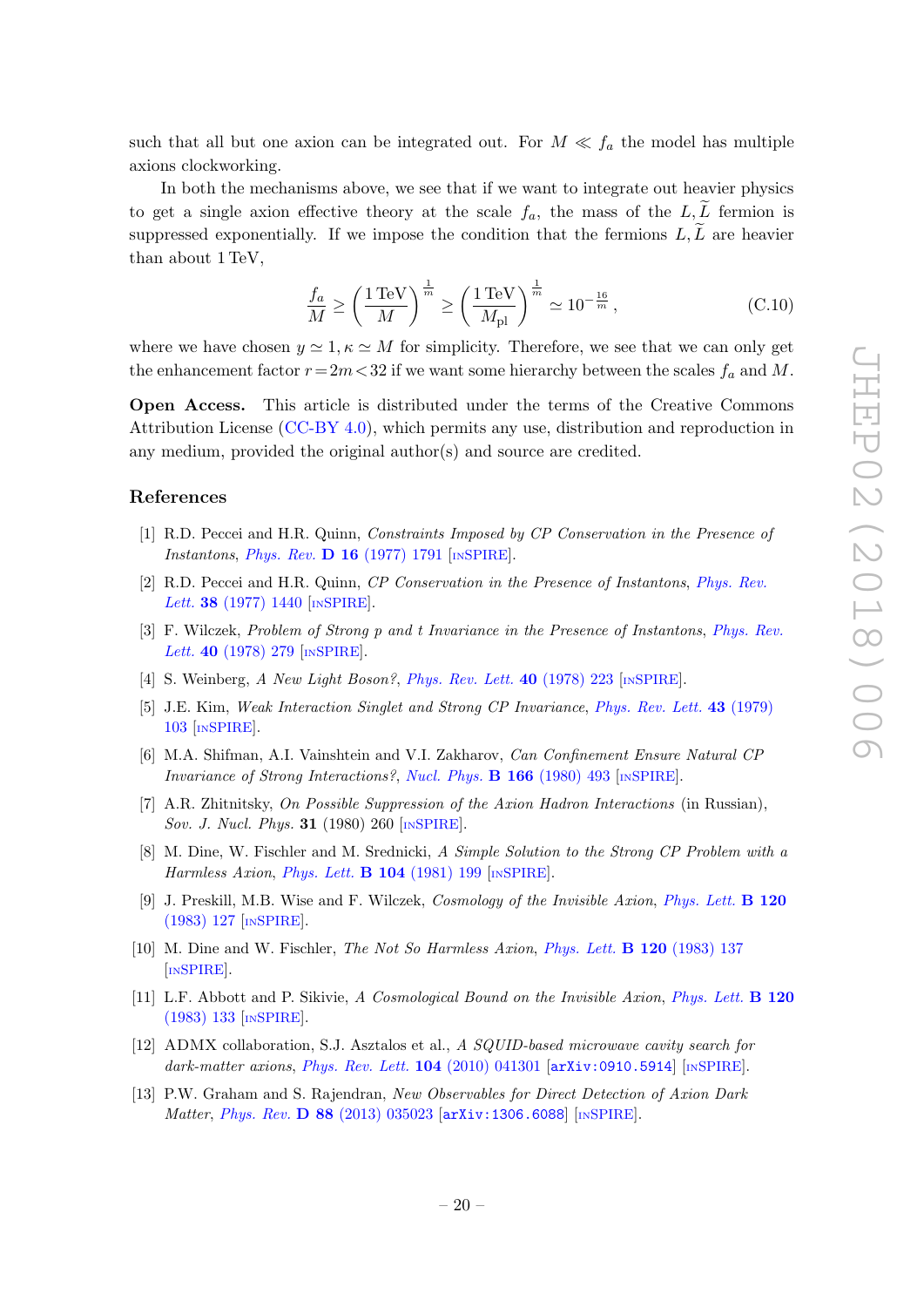- [14] E. Armengaud et al., Conceptual Design of the International Axion Observatory (IAXO), 2014 JINST 9 [T05002](https://doi.org/10.1088/1748-0221/9/05/T05002) [[arXiv:1401.3233](https://arxiv.org/abs/1401.3233)] [IN[SPIRE](https://inspirehep.net/search?p=find+EPRINT+arXiv:1401.3233)].
- [15] D. Horns, J. Jaeckel, A. Lindner, A. Lobanov, J. Redondo and A. Ringwald, Searching for WISPy Cold Dark Matter with a Dish Antenna, JCAP 04 [\(2013\) 016](https://doi.org/10.1088/1475-7516/2013/04/016) [[arXiv:1212.2970](https://arxiv.org/abs/1212.2970)] [IN[SPIRE](https://inspirehep.net/search?p=find+EPRINT+arXiv:1212.2970)].
- <span id="page-21-15"></span>[16] D. Budker, P.W. Graham, M. Ledbetter, S. Rajendran and A. Sushkov, Proposal for a Cosmic Axion Spin Precession Experiment (CASPEr), Phys. Rev. X 4 [\(2014\) 021030](https://doi.org/10.1103/PhysRevX.4.021030) [[arXiv:1306.6089](https://arxiv.org/abs/1306.6089)] [IN[SPIRE](https://inspirehep.net/search?p=find+EPRINT+arXiv:1306.6089)].
- [17] A. Arvanitaki and A.A. Geraci, Resonantly Detecting Axion-Mediated Forces with Nuclear Magnetic Resonance, [Phys. Rev. Lett.](https://doi.org/10.1103/PhysRevLett.113.161801) 113 (2014) 161801 [[arXiv:1403.1290](https://arxiv.org/abs/1403.1290)] [IN[SPIRE](https://inspirehep.net/search?p=find+EPRINT+arXiv:1403.1290)].
- <span id="page-21-0"></span>[18] Y. Kahn, B.R. Safdi and J. Thaler, Broadband and Resonant Approaches to Axion Dark Matter Detection, [Phys. Rev. Lett.](https://doi.org/10.1103/PhysRevLett.117.141801) 117 (2016) 141801 [[arXiv:1602.01086](https://arxiv.org/abs/1602.01086)] [IN[SPIRE](https://inspirehep.net/search?p=find+EPRINT+arXiv:1602.01086)].
- <span id="page-21-1"></span>[19] E. Witten, Dyons of Charge  $e\theta/2\pi$ , [Phys. Lett.](https://doi.org/10.1016/0370-2693(79)90838-4) **B** 86 (1979) 283 [IN[SPIRE](https://inspirehep.net/search?p=find+J+%22Phys.Lett.,B86,283%22)].
- <span id="page-21-9"></span>[20] E. Witten, Large-N Chiral Dynamics, [Annals Phys.](https://doi.org/10.1016/0003-4916(80)90325-5) 128 (1980) 363 [IN[SPIRE](https://inspirehep.net/search?p=find+J+%22AnnalsPhys.,128,363%22)].
- <span id="page-21-10"></span>[21] E. Witten, Theta dependence in the large-N limit of four-dimensional gauge theories, [Phys.](https://doi.org/10.1103/PhysRevLett.81.2862) Rev. Lett. 81 [\(1998\) 2862](https://doi.org/10.1103/PhysRevLett.81.2862) [[hep-th/9807109](https://arxiv.org/abs/hep-th/9807109)] [IN[SPIRE](https://inspirehep.net/search?p=find+EPRINT+hep-th/9807109)].
- <span id="page-21-11"></span>[22] D. Tong, Line Operators in the Standard Model, JHEP **07** [\(2017\) 104](https://doi.org/10.1007/JHEP07(2017)104) [[arXiv:1705.01853](https://arxiv.org/abs/1705.01853)] [IN[SPIRE](https://inspirehep.net/search?p=find+EPRINT+arXiv:1705.01853)].
- <span id="page-21-2"></span>[23] D.B. Kaplan, Opening the Axion Window, [Nucl. Phys.](https://doi.org/10.1016/0550-3213(85)90319-0) B 260 (1985) 215 [IN[SPIRE](https://inspirehep.net/search?p=find+J+%22Nucl.Phys.,B260,215%22)].
- [24] M. Srednicki, Axion Couplings to Matter. 1. CP Conserving Parts, [Nucl. Phys.](https://doi.org/10.1016/0550-3213(85)90054-9) B 260 [\(1985\) 689](https://doi.org/10.1016/0550-3213(85)90054-9) [IN[SPIRE](https://inspirehep.net/search?p=find+J+%22Nucl.Phys.,B260,689%22)].
- [25] H. Georgi, D.B. Kaplan and L. Randall, Manifesting the Invisible Axion at Low-energies, [Phys. Lett.](https://doi.org/10.1016/0370-2693(86)90688-X) **B 169** (1986) 73 [IN[SPIRE](https://inspirehep.net/search?p=find+J+%22Phys.Lett.,B169,73%22)].
- <span id="page-21-3"></span>[26] P. Svrček and E. Witten, Axions In String Theory, JHEP  $06$  [\(2006\) 051](https://doi.org/10.1088/1126-6708/2006/06/051) [[hep-th/0605206](https://arxiv.org/abs/hep-th/0605206)] [IN[SPIRE](https://inspirehep.net/search?p=find+EPRINT+hep-th/0605206)].
- <span id="page-21-4"></span>[27] G. Grilli di Cortona, E. Hardy, J. Pardo Vega and G. Villadoro, The QCD axion, precisely, JHEP 01 [\(2016\) 034](https://doi.org/10.1007/JHEP01(2016)034) [[arXiv:1511.02867](https://arxiv.org/abs/1511.02867)] [IN[SPIRE](https://inspirehep.net/search?p=find+EPRINT+arXiv:1511.02867)].
- <span id="page-21-5"></span>[28] G.F. Giudice, R. Rattazzi and A. Strumia, Unificaxion, [Phys. Lett.](https://doi.org/10.1016/j.physletb.2012.07.028) B 715 (2012) 142 [[arXiv:1204.5465](https://arxiv.org/abs/1204.5465)] [IN[SPIRE](https://inspirehep.net/search?p=find+EPRINT+arXiv:1204.5465)].
- <span id="page-21-6"></span>[29] J.E. Kim, Constraints on very light axions from cavity experiments, [Phys. Rev.](https://doi.org/10.1103/PhysRevD.58.055006) D 58 (1998) [055006](https://doi.org/10.1103/PhysRevD.58.055006) [[hep-ph/9802220](https://arxiv.org/abs/hep-ph/9802220)] [IN[SPIRE](https://inspirehep.net/search?p=find+EPRINT+hep-ph/9802220)].
- <span id="page-21-7"></span>[30] L. Di Luzio, F. Mescia and E. Nardi, Redefining the Axion Window, [Phys. Rev. Lett.](https://doi.org/10.1103/PhysRevLett.118.031801) 118 [\(2017\) 031801](https://doi.org/10.1103/PhysRevLett.118.031801) [[arXiv:1610.07593](https://arxiv.org/abs/1610.07593)] [IN[SPIRE](https://inspirehep.net/search?p=find+EPRINT+arXiv:1610.07593)].
- <span id="page-21-8"></span>[31] L. Di Luzio, F. Mescia and E. Nardi, *Window for preferred axion models, [Phys. Rev.](https://doi.org/10.1103/PhysRevD.96.075003)* D 96 [\(2017\) 075003](https://doi.org/10.1103/PhysRevD.96.075003) [[arXiv:1705.05370](https://arxiv.org/abs/1705.05370)] [IN[SPIRE](https://inspirehep.net/search?p=find+EPRINT+arXiv:1705.05370)].
- <span id="page-21-12"></span>[32] M. Farina, D. Pappadopulo, F. Rompineve and A. Tesi, The photo-philic QCD axion, [JHEP](https://doi.org/10.1007/JHEP01(2017)095) 01 [\(2017\) 095](https://doi.org/10.1007/JHEP01(2017)095) [[arXiv:1611.09855](https://arxiv.org/abs/1611.09855)] [IN[SPIRE](https://inspirehep.net/search?p=find+EPRINT+arXiv:1611.09855)].
- <span id="page-21-13"></span>[33] K. Choi and S.H. Im, Realizing the relaxion from multiple axions and its UV completion with high scale supersymmetry, JHEP  $01$  [\(2016\) 149](https://doi.org/10.1007/JHEP01(2016)149)  $\text{arXiv:1511.00132}$  $\text{arXiv:1511.00132}$  $\text{arXiv:1511.00132}$  [IN[SPIRE](https://inspirehep.net/search?p=find+EPRINT+arXiv:1511.00132)].
- <span id="page-21-14"></span>[34] D.E. Kaplan and R. Rattazzi, Large field excursions and approximate discrete symmetries from a clockwork axion, Phys. Rev.  $\bf{D}$  93 [\(2016\) 085007](https://doi.org/10.1103/PhysRevD.93.085007) [[arXiv:1511.01827](https://arxiv.org/abs/1511.01827)] [IN[SPIRE](https://inspirehep.net/search?p=find+EPRINT+arXiv:1511.01827)].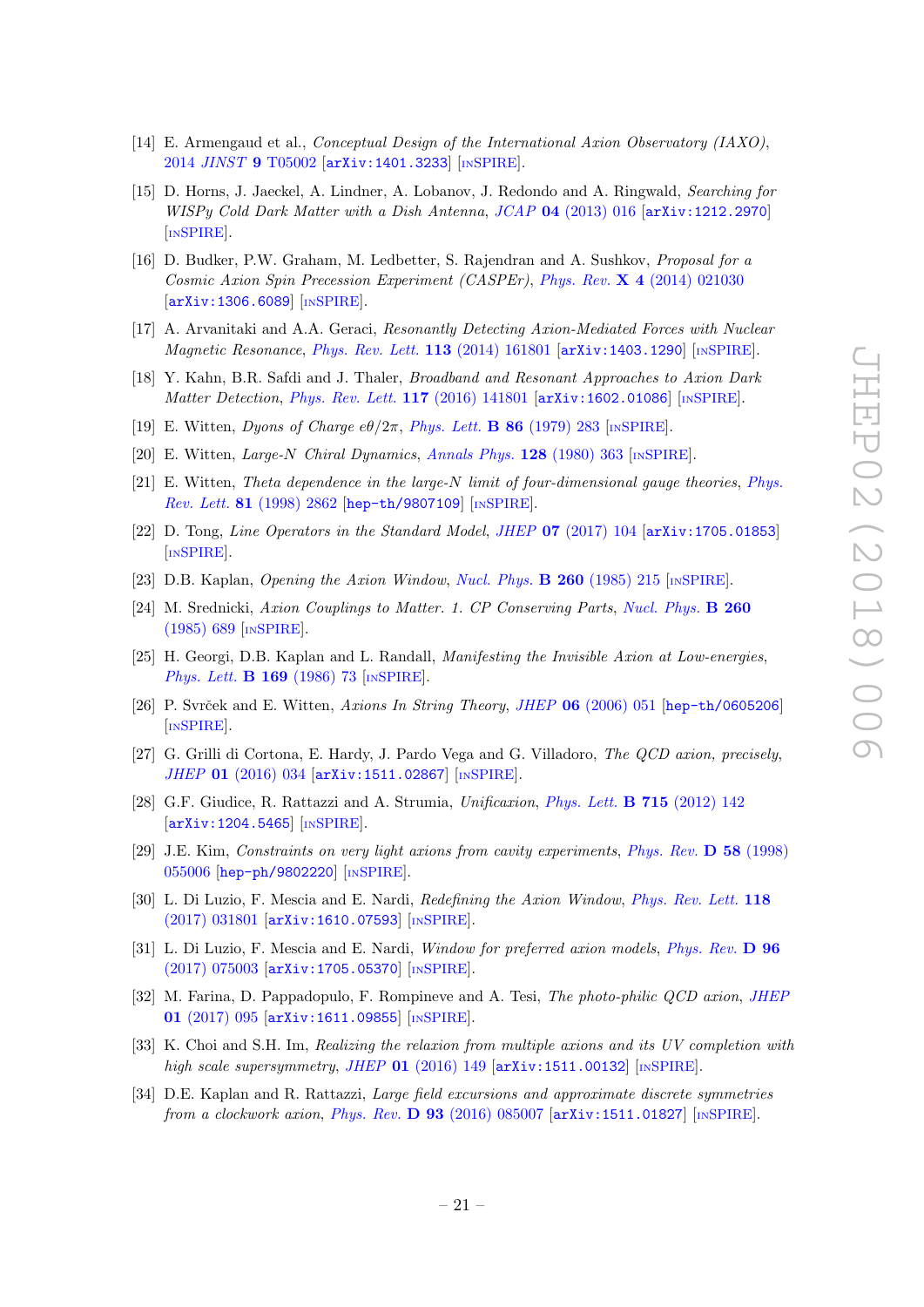- <span id="page-22-0"></span>[35] G. Dvali, Black Holes and Large-N Species Solution to the Hierarchy Problem, [Fortsch. Phys.](https://doi.org/10.1002/prop.201000009) 58 [\(2010\) 528](https://doi.org/10.1002/prop.201000009) [[arXiv:0706.2050](https://arxiv.org/abs/0706.2050)] [IN[SPIRE](https://inspirehep.net/search?p=find+EPRINT+arXiv:0706.2050)].
- <span id="page-22-1"></span>[36] K. Choi, H. Kim and S. Yun, Natural inflation with multiple sub-Planckian axions, [Phys.](https://doi.org/10.1103/PhysRevD.90.023545) Rev. D 90 [\(2014\) 023545](https://doi.org/10.1103/PhysRevD.90.023545) [[arXiv:1404.6209](https://arxiv.org/abs/1404.6209)] [IN[SPIRE](https://inspirehep.net/search?p=find+EPRINT+arXiv:1404.6209)].
- <span id="page-22-2"></span>[37] J.E. Kim, H.P. Nilles and M. Peloso, *Completing natural inflation*, *JCAP* 01 [\(2005\) 005](https://doi.org/10.1088/1475-7516/2005/01/005) [[hep-ph/0409138](https://arxiv.org/abs/hep-ph/0409138)] [IN[SPIRE](https://inspirehep.net/search?p=find+EPRINT+hep-ph/0409138)].
- <span id="page-22-3"></span>[38] P. Agrawal, G. Marques-Tavares and W. Xue, Opening up the QCD axion window, [arXiv:1708.05008](https://arxiv.org/abs/1708.05008) [IN[SPIRE](https://inspirehep.net/search?p=find+EPRINT+arXiv:1708.05008)].
- <span id="page-22-4"></span>[39] R. Coy, M. Frigerio and M. Ibe, Dynamical Clockwork Axions, JHEP 10 [\(2017\) 002](https://doi.org/10.1007/JHEP10(2017)002) [[arXiv:1706.04529](https://arxiv.org/abs/1706.04529)] [IN[SPIRE](https://inspirehep.net/search?p=find+EPRINT+arXiv:1706.04529)].
- <span id="page-22-5"></span>[40] L.E. Ibanez and A.M. Uranga, String theory and particle physics: An introduction to string phenomenology, Cambridge University Press  $(2012)$  [IN[SPIRE](https://inspirehep.net/search?p=find+IRN+9563822)].
- <span id="page-22-6"></span>[41] T. Higaki, K.S. Jeong, N. Kitajima and F. Takahashi, The QCD Axion from Aligned Axions and Diphoton Excess, [Phys. Lett.](https://doi.org/10.1016/j.physletb.2016.01.055) **B** 755 (2016) 13  $\left[\text{arXiv:1512.05295}\right]$  $\left[\text{arXiv:1512.05295}\right]$  $\left[\text{arXiv:1512.05295}\right]$   $\left[\text{nsPIRE}\right]$ .
- <span id="page-22-7"></span>[42] T. Higaki, K.S. Jeong, N. Kitajima and F. Takahashi, Quality of the Peccei-Quinn symmetry in the Aligned QCD Axion and Cosmological Implications, JHEP 06 [\(2016\) 150](https://doi.org/10.1007/JHEP06(2016)150) [[arXiv:1603.02090](https://arxiv.org/abs/1603.02090)] [IN[SPIRE](https://inspirehep.net/search?p=find+EPRINT+arXiv:1603.02090)].
- <span id="page-22-8"></span>[43] S.H.H. Tye and S.S.C. Wong, *Helical Inflation and Cosmic Strings*,  $arX$ iv:1404.6988 [IN[SPIRE](https://inspirehep.net/search?p=find+EPRINT+arXiv:1404.6988)].
- [44] R. Kappl, S. Krippendorf and H.P. Nilles, Aligned Natural Inflation: Monodromies of two Axions, [Phys. Lett.](https://doi.org/10.1016/j.physletb.2014.08.045) **B 737** (2014) 124 [[arXiv:1404.7127](https://arxiv.org/abs/1404.7127)] [IN[SPIRE](https://inspirehep.net/search?p=find+EPRINT+arXiv:1404.7127)].
- [45] I. Ben-Dayan, F.G. Pedro and A. Westphal, Hierarchical Axion Inflation, [Phys. Rev. Lett.](https://doi.org/10.1103/PhysRevLett.113.261301) 113 [\(2014\) 261301](https://doi.org/10.1103/PhysRevLett.113.261301) [[arXiv:1404.7773](https://arxiv.org/abs/1404.7773)] [IN[SPIRE](https://inspirehep.net/search?p=find+EPRINT+arXiv:1404.7773)].
- [46] Y. Bai and B.A. Stefanek, Natural millicharged inflation, Phys. Rev. D 91 [\(2015\) 096012](https://doi.org/10.1103/PhysRevD.91.096012) [[arXiv:1405.6720](https://arxiv.org/abs/1405.6720)] [IN[SPIRE](https://inspirehep.net/search?p=find+EPRINT+arXiv:1405.6720)].
- <span id="page-22-9"></span>[47] A. de la Fuente, P. Saraswat and R. Sundrum, Natural Inflation and Quantum Gravity, [Phys. Rev. Lett.](https://doi.org/10.1103/PhysRevLett.114.151303) 114 (2015) 151303 [[arXiv:1412.3457](https://arxiv.org/abs/1412.3457)] [IN[SPIRE](https://inspirehep.net/search?p=find+EPRINT+arXiv:1412.3457)].
- <span id="page-22-10"></span>[48] P. Sikivie, Of Axions, Domain Walls and the Early Universe, [Phys. Rev. Lett.](https://doi.org/10.1103/PhysRevLett.48.1156) 48 (1982) [1156](https://doi.org/10.1103/PhysRevLett.48.1156) [IN[SPIRE](https://inspirehep.net/search?p=find+J+%22Phys.Rev.Lett.,48,1156%22)].
- <span id="page-22-11"></span>[49] L.F. Abbott and M.B. Wise, Wormholes and Global Symmetries, [Nucl. Phys.](https://doi.org/10.1016/0550-3213(89)90503-8) B 325 (1989) [687](https://doi.org/10.1016/0550-3213(89)90503-8) [IN[SPIRE](https://inspirehep.net/search?p=find+J+%22Nucl.Phys.,B325,687%22)].
- [50] S.R. Coleman and K.-M. Lee, Wormholes made without massless matter fields, [Nucl. Phys.](https://doi.org/10.1016/0550-3213(90)90149-8) B 329 [\(1990\) 387](https://doi.org/10.1016/0550-3213(90)90149-8) [IN[SPIRE](https://inspirehep.net/search?p=find+J+%22Nucl.Phys.,B329,387%22)].
- [51] M. Kamionkowski and J. March-Russell, Planck scale physics and the Peccei-Quinn mechanism, [Phys. Lett.](https://doi.org/10.1016/0370-2693(92)90492-M) **B 282** (1992) 137 [[hep-th/9202003](https://arxiv.org/abs/hep-th/9202003)] [IN[SPIRE](https://inspirehep.net/search?p=find+EPRINT+hep-th/9202003)].
- [52] R. Kallosh, A.D. Linde, D.A. Linde and L. Susskind, Gravity and global symmetries, [Phys.](https://doi.org/10.1103/PhysRevD.52.912) Rev. D 52 [\(1995\) 912](https://doi.org/10.1103/PhysRevD.52.912) [[hep-th/9502069](https://arxiv.org/abs/hep-th/9502069)] [IN[SPIRE](https://inspirehep.net/search?p=find+EPRINT+hep-th/9502069)].
- [53] T. Banks and N. Seiberg, Symmetries and Strings in Field Theory and Gravity, [Phys. Rev.](https://doi.org/10.1103/PhysRevD.83.084019) D 83 [\(2011\) 084019](https://doi.org/10.1103/PhysRevD.83.084019) [[arXiv:1011.5120](https://arxiv.org/abs/1011.5120)] [IN[SPIRE](https://inspirehep.net/search?p=find+EPRINT+arXiv:1011.5120)].
- <span id="page-22-12"></span>[54] R. Alonso and A. Urbano, *Wormholes and masses for Goldstone bosons*,  $arXiv:1706.07415$ [IN[SPIRE](https://inspirehep.net/search?p=find+EPRINT+arXiv:1706.07415)].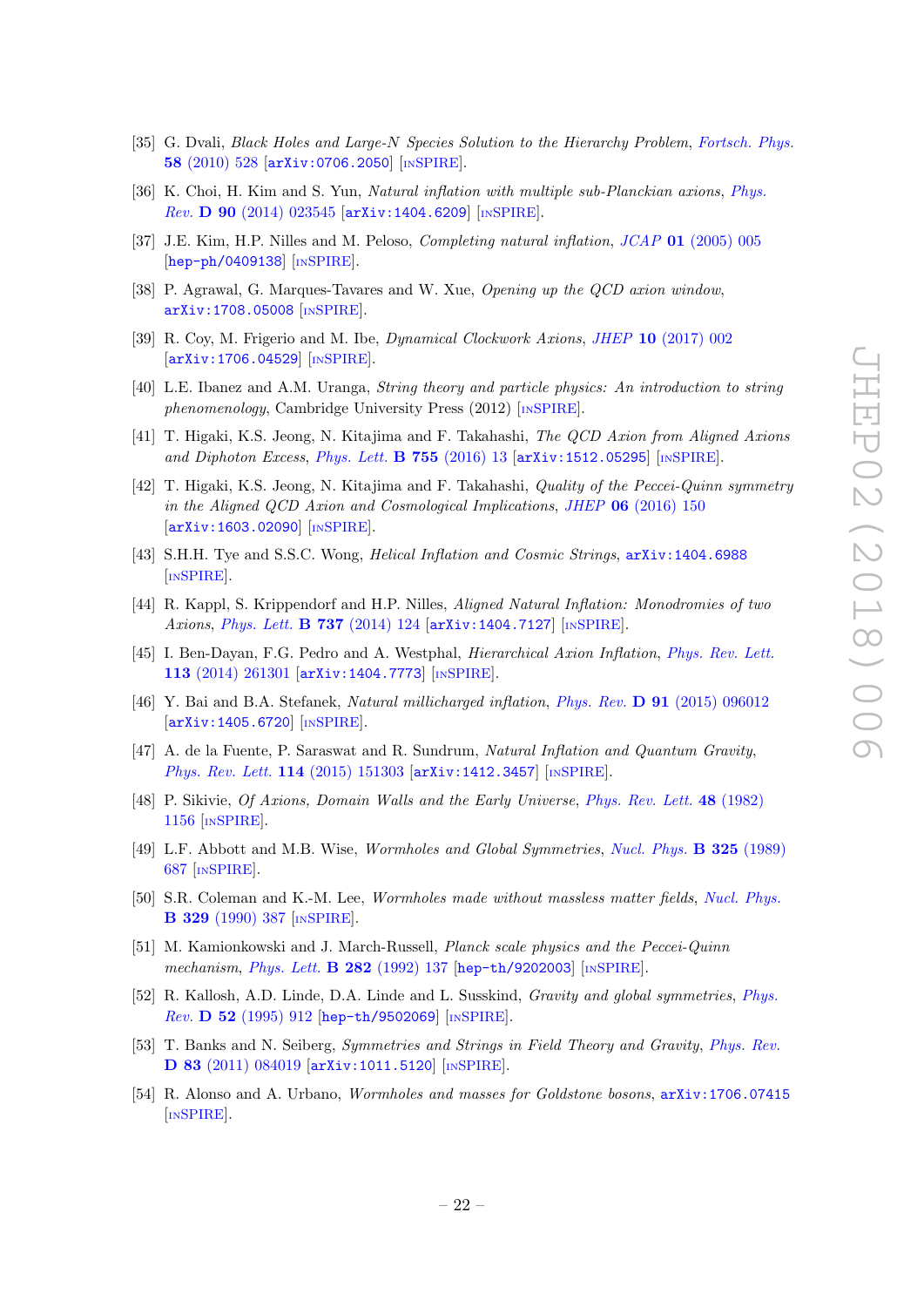- <span id="page-23-0"></span>[55] K.S. Babu, S.M. Barr and D. Seckel, Axion dissipation through the mixing of Goldstone bosons, [Phys. Lett.](https://doi.org/10.1016/0370-2693(94)90241-0) B 336 (1994) 213 [[hep-ph/9406308](https://arxiv.org/abs/hep-ph/9406308)] [IN[SPIRE](https://inspirehep.net/search?p=find+EPRINT+hep-ph/9406308)].
- <span id="page-23-1"></span>[56] T. Higaki, N. Kitajima and F. Takahashi, Hidden axion dark matter decaying through mixing with QCD axion and the  $3.5 \text{ keV}$  X-ray line, JCAP 12 [\(2014\) 004](https://doi.org/10.1088/1475-7516/2014/12/004)  $\text{arXiv:1408.3936}$  $\text{arXiv:1408.3936}$  $\text{arXiv:1408.3936}$ [IN[SPIRE](https://inspirehep.net/search?p=find+EPRINT+arXiv:1408.3936)].
- <span id="page-23-2"></span>[57] B. Holdom, Two U(1)'s and Epsilon Charge Shifts, [Phys. Lett.](https://doi.org/10.1016/0370-2693(86)91377-8) **B 166** (1986) 196  $\lceil NSPIRE \rceil$  $\lceil NSPIRE \rceil$  $\lceil NSPIRE \rceil$ .
- <span id="page-23-3"></span>[58] M. Cicoli, M. Goodsell and A. Ringwald, The type IIB string axiverse and its low-energy phenomenology, JHEP 10 [\(2012\) 146](https://doi.org/10.1007/JHEP10(2012)146) [[arXiv:1206.0819](https://arxiv.org/abs/1206.0819)] [IN[SPIRE](https://inspirehep.net/search?p=find+EPRINT+arXiv:1206.0819)].
- <span id="page-23-4"></span>[59] G. Shiu, W. Staessens and F. Ye, *Widening the Axion Window via Kinetic and Stückelberg* Mixings, [Phys. Rev. Lett.](https://doi.org/10.1103/PhysRevLett.115.181601) 115 (2015) 181601 [[arXiv:1503.01015](https://arxiv.org/abs/1503.01015)] [IN[SPIRE](https://inspirehep.net/search?p=find+EPRINT+arXiv:1503.01015)].
- <span id="page-23-5"></span>[60] G. Shiu, W. Staessens and F. Ye, Large Field Inflation from Axion Mixing, JHEP 06 [\(2015\)](https://doi.org/10.1007/JHEP06(2015)026) [026](https://doi.org/10.1007/JHEP06(2015)026) [[arXiv:1503.02965](https://arxiv.org/abs/1503.02965)] [IN[SPIRE](https://inspirehep.net/search?p=find+EPRINT+arXiv:1503.02965)].
- <span id="page-23-6"></span>[61] T.C. Bachlechner, M. Dias, J. Frazer and L. McAllister, Chaotic inflation with kinetic alignment of axion fields, Phys. Rev. D 91 [\(2015\) 023520](https://doi.org/10.1103/PhysRevD.91.023520) [[arXiv:1404.7496](https://arxiv.org/abs/1404.7496)] [IN[SPIRE](https://inspirehep.net/search?p=find+EPRINT+arXiv:1404.7496)].
- <span id="page-23-8"></span>[62] T.C. Bachlechner, C. Long and L. McAllister, Planckian Axions in String Theory, [JHEP](https://doi.org/10.1007/JHEP12(2015)042) 12 [\(2015\) 042](https://doi.org/10.1007/JHEP12(2015)042) [[arXiv:1412.1093](https://arxiv.org/abs/1412.1093)] [IN[SPIRE](https://inspirehep.net/search?p=find+EPRINT+arXiv:1412.1093)].
- [63] T.C. Bachlechner, K. Eckerle, O. Janssen and M. Kleban, Axions of Evil, [arXiv:1703.00453](https://arxiv.org/abs/1703.00453) [IN[SPIRE](https://inspirehep.net/search?p=find+EPRINT+arXiv:1703.00453)].
- <span id="page-23-7"></span>[64] T.C. Bachlechner, K. Eckerle, O. Janssen and M. Kleban, Systematics of Aligned Axions, JHEP 11 [\(2017\) 036](https://doi.org/10.1007/JHEP11(2017)036) [[arXiv:1709.01080](https://arxiv.org/abs/1709.01080)] [IN[SPIRE](https://inspirehep.net/search?p=find+EPRINT+arXiv:1709.01080)].
- <span id="page-23-9"></span>[65] T. Rudelius, On the Possibility of Large Axion Moduli Spaces, JCAP 04 [\(2015\) 049](https://doi.org/10.1088/1475-7516/2015/04/049) [[arXiv:1409.5793](https://arxiv.org/abs/1409.5793)] [IN[SPIRE](https://inspirehep.net/search?p=find+EPRINT+arXiv:1409.5793)].
- [66] T.C. Bachlechner, C. Long and L. McAllister, Planckian Axions and the Weak Gravity Conjecture, JHEP 01 [\(2016\) 091](https://doi.org/10.1007/JHEP01(2016)091) [[arXiv:1503.07853](https://arxiv.org/abs/1503.07853)] [IN[SPIRE](https://inspirehep.net/search?p=find+EPRINT+arXiv:1503.07853)].
- [67] M. Montero, A.M. Uranga and I. Valenzuela, *Transplanckian axions!?*, *JHEP* 08 [\(2015\) 032](https://doi.org/10.1007/JHEP08(2015)032) [[arXiv:1503.03886](https://arxiv.org/abs/1503.03886)] [IN[SPIRE](https://inspirehep.net/search?p=find+EPRINT+arXiv:1503.03886)].
- [68] J. Brown, W. Cottrell, G. Shiu and P. Soler, On Axionic Field Ranges, Loopholes and the Weak Gravity Conjecture, JHEP 04 [\(2016\) 017](https://doi.org/10.1007/JHEP04(2016)017) [[arXiv:1504.00659](https://arxiv.org/abs/1504.00659)] [IN[SPIRE](https://inspirehep.net/search?p=find+EPRINT+arXiv:1504.00659)].
- [69] D. Junghans, Large-Field Inflation with Multiple Axions and the Weak Gravity Conjecture, JHEP 02 [\(2016\) 128](https://doi.org/10.1007/JHEP02(2016)128) [[arXiv:1504.03566](https://arxiv.org/abs/1504.03566)] [IN[SPIRE](https://inspirehep.net/search?p=find+EPRINT+arXiv:1504.03566)].
- <span id="page-23-10"></span>[70] B. Heidenreich, M. Reece and T. Rudelius, Weak Gravity Strongly Constrains Large-Field Axion Inflation, JHEP 12 [\(2015\) 108](https://doi.org/10.1007/JHEP12(2015)108) [[arXiv:1506.03447](https://arxiv.org/abs/1506.03447)] [IN[SPIRE](https://inspirehep.net/search?p=find+EPRINT+arXiv:1506.03447)].
- <span id="page-23-11"></span>[71] D. Cadamuro and J. Redondo, *Cosmological bounds on pseudo Nambu-Goldstone bosons*, JCAP 02 [\(2012\) 032](https://doi.org/10.1088/1475-7516/2012/02/032) [[arXiv:1110.2895](https://arxiv.org/abs/1110.2895)] [IN[SPIRE](https://inspirehep.net/search?p=find+EPRINT+arXiv:1110.2895)].
- <span id="page-23-12"></span>[72] CAST collaboration, V. Anastassopoulos et al., New CAST Limit on the Axion-Photon Interaction, [Nature Phys.](https://doi.org/10.1038/nphys4109) 13 (2017) 584 [[arXiv:1705.02290](https://arxiv.org/abs/1705.02290)] [IN[SPIRE](https://inspirehep.net/search?p=find+EPRINT+arXiv:1705.02290)].
- <span id="page-23-13"></span>[73] S. De Panfilis et al., Limits on the Abundance and Coupling of Cosmic Axions at  $4.5 < m_a < 5.0 \,\mu eV$ , *[Phys. Rev. Lett.](https://doi.org/10.1103/PhysRevLett.59.839)* **59** (1987) 839 [IN[SPIRE](https://inspirehep.net/search?p=find+J+%22Phys.Rev.Lett.,59,839%22)].
- [74] W. Wuensch et al., Results of a Laboratory Search for Cosmic Axions and Other Weakly Coupled Light Particles, Phys. Rev.  $\bf{D}$  40 [\(1989\) 3153](https://doi.org/10.1103/PhysRevD.40.3153) [IN[SPIRE](https://inspirehep.net/search?p=find+J+%22Phys.Rev.,D40,3153%22)].